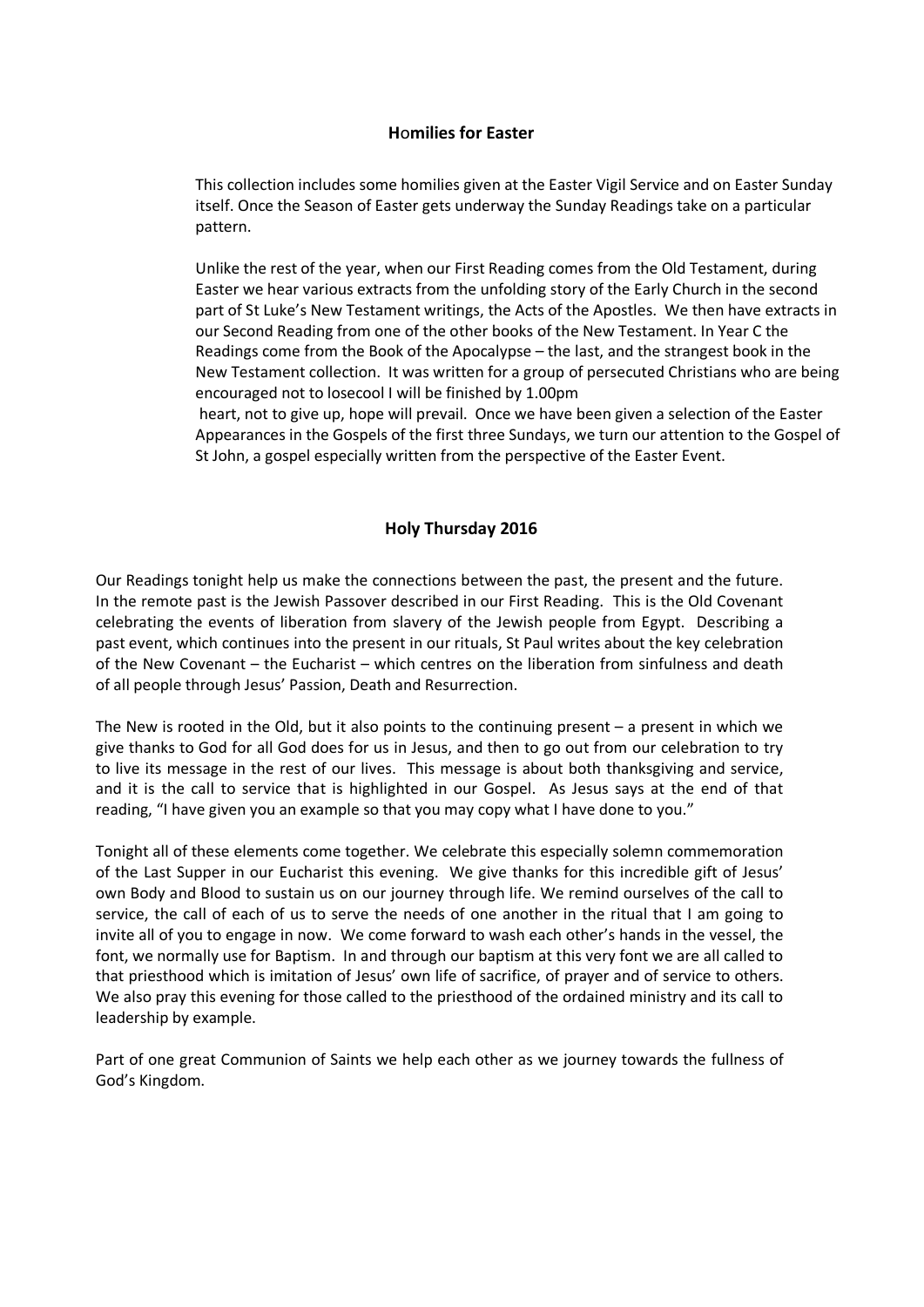## **Holy Thursday 2019**

Imagine, if you will, that instead of the versions of events of the Last Supper described by St Paul (and the writers of the first three Gospels) the Christian Community had chosen that of St John's Gospel, that we have just heard, as the basis of their weekly (daily) Eucharistic practice. In commemoration of the Last Supper rather than meet to break bread together the community would come together to wash each other's feet – every week, in some cases every day. I wonder how that would have caught on as a regular ritual. There is little lower in the hierarchy of household slaves in Jesus' time than that of the slave deputed to wash the feet of those returning from an outing. It was the lowest of the low.

On this occasion of celebrating the Last Supper the instruction in the Missal to the priest is that his homily should cover the whole of the mystery we celebrate in a very special way this evening. It is a very tall order. Indeed it is an impossible order to fulfil adequately in a few short minutes. Our Eucharist clearly takes over from the Jewish Passover Ritual that we heard described in our First Reading. It is a commemoration of the New Covenant initiated by Jesus at this Last Supper and by his Death and Resurrection. We also celebrate the fact that, however we may describe it in fancy philosophical terminology, that this is truly Jesus' Body and Blood that we are offered as food for our journey of faith.

It is all connected and not one aspect is more important to the exclusion any of the others. In fact, of course, on this night we are asked in our ritual to remember Jesus' actions as described by St John in a very vivid way. We are called on to realise that service of others is integral, is part and parcel, of what we are called to every time we celebrate the Mass.

Last week in the Vatican Pope Francis and the Archbishop of Canterbury, Justin Welby, hosted a reconciliation conference between the warring factions in one of the world's newest nations: South Sudan. Tens of thousands of people have been slaughtered in a civil war that has raged between different tribes and factions for years now. All the main players are avowed Christians. South Sudan came into existence as a Christian country separated from its Northern former rulers in Khartoum who are mainly Muslim. The president is a Presbyterian, the vice-president a Catholic.

At the end of the process which lasted a few days in the Pope's own residence, Francis came to address the two parties pleading for peace and reconciliation. This was not a publicity stunt. There were only one or two reporters present, and the few cameras around were in the wrong place to capture properly what happened next. Having given a very short address Pope Francis abandoned his lectern and walked in front of the President. He then knelt down and kissed his feet. When he moved on to the Vice-President the guy was so embarrassed that he tried to stop the Pope, but Pope Francis gently persisted (think again about the exchange between Jesus and Peter in tonight's Gospel). By the time he reached the third member of the government  $-$  a woman minister  $-$  she was in tears, as were many people in the room.

True symbolism speaks for itself. It does not need explanation. The Pope was dramatically putting into actions the words of pleading he had spoken. The action of Jesus at this Last Supper is equally symbolic of what we are called to very time we celebrate the Mass.

## **Good Friday 2016**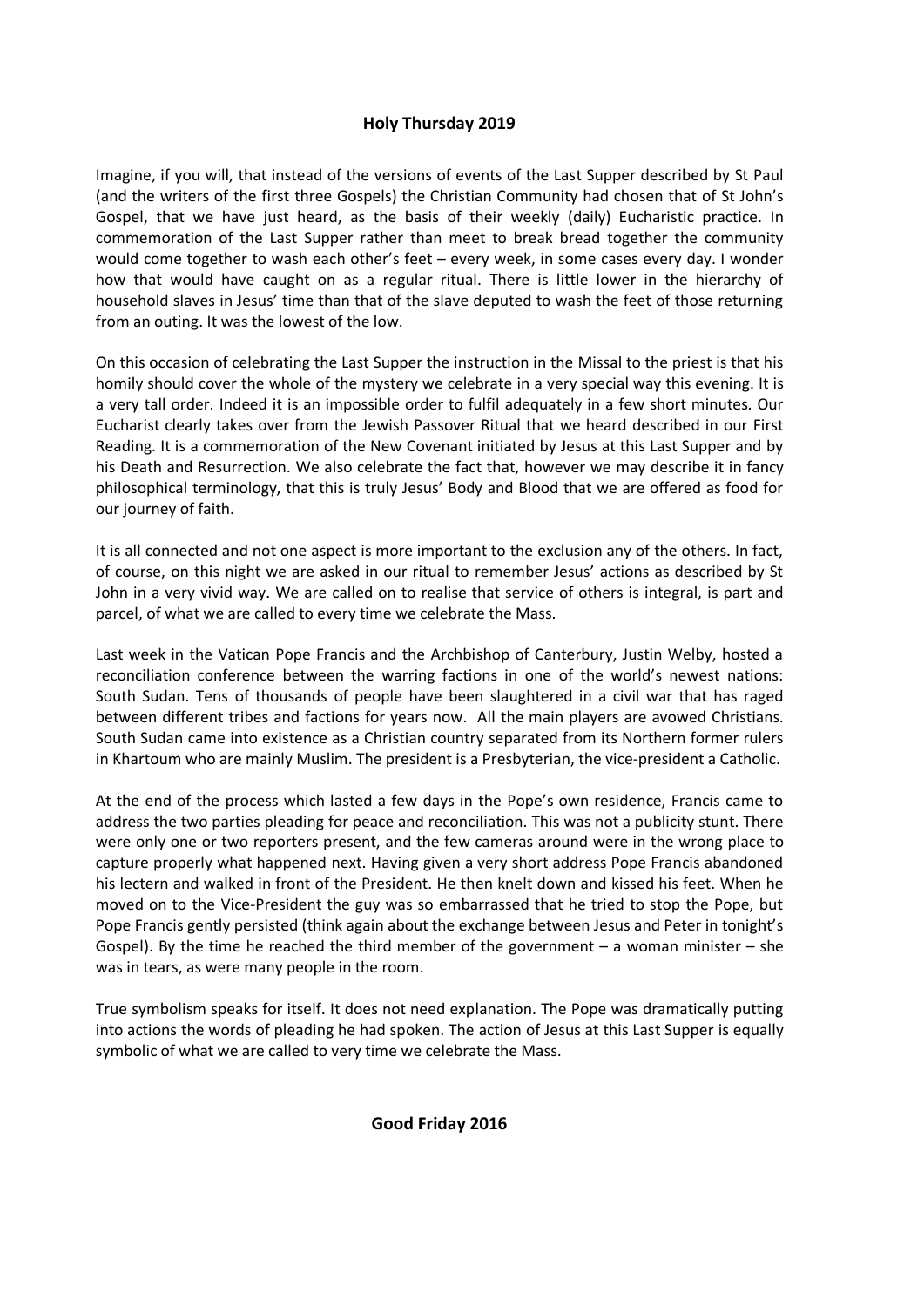In any good drama many factors come together to produce its overall effect. There is the story itself, the setting, the dialogue, the way the dialogue is delivered by the actors, the way the actors are dressed, perhaps there are some sound effects, and then there is always the lighting. Darkness and light add their own effect to what we witness.

In St John's Gospel, after Jesus had washed the disciples feet, he sits back down at the table and starts talking about being betrayed. Peter professes his undying commitment to Jesus – only to be told that he will deny that he even knew Jesus in a few hours time. Judas then departs to do what he must do – betray his friend. Then, St John tells us, "Night had fallen." It is put as simply as that, "Night had fallen." Now in the dark evil deeds are done. Jesus is betrayed, arrested in the Garden of Gethsemane, brought to trial before the Jewish Council, mocked and abused, and betrayed by Peter himself and finally he is taken to Pilate.

St John tells us at this point, "It was now morning." Light is emerging once again. Now, in St John's account of what happened to Jesus in many ways it is Jesus who takes the lead – getting the better of Pilate in that exchange; mockingly dressed up as a king when, of course that is exactly what he is; carrying his cross unaided by anyone else to Calvary; making sure that is mother is taken care of; and dying very simply by saying, "It is accomplished."

Although the other gospel accounts talk of there being "darkness over the whole land from the sixth to the ninth hour" during the execution, and thunder and lightning to accompany his death, John has all of this happen in the full light of day. For Matthew, Mark, and Luke, the dramatic effect of darkness accompanies Jesus' agony and death. For John it is already the light of hope beginning to triumph over the darkness of arrest, betrayal and mockery.

Darkness is not just witnessed in the events we celebrate in our liturgies over these days, it is seen in our world still today: in a Metro station in Brussels called Maalbeek on Tuesday morning and at Zaventem Airport. We were reminded yesterday of the darkness that was Bosnia 20 years ago with the conviction of Radovan Karadzic for crimes against humanity at The Hague. In truth, there are people living every day with such darkness in places like Syria, Iraq, the Sudan, Nigeria, and so on. Closer to home people live in the darkness of poverty and despair all around us. These are all the people who today desperately need the light of hope and redemption of the Cross to come into their lives.

In a few moments we will turn in our Bidding Prayers to pray for them, and for all our needs on this great day. They are the traditional ones in the Missal, but behind them are our thoughts and prayers for all in need of hope, healing and light today. Then we will come to venerate the Cross. This is an act not only of adoration and thanksgiving on our part. It is that, of course. It is also a call not just to gaze up at Jesus on the cross, but also to look upon those being crucified in so many different ways around us today – to pray for them and for healing, light and hope for all who live in dark places today.

#### **Good Friday 2019**

One of the iconic images from the devastating fire at Notre Dame earlier this week was the photograph taken by the first people to enter the West Door of the cathedral even as the fire was smouldering away. In the gloom with shards of glowing wood splinters cascading from the still burning roof the golden cross behind the main altar shone through for all to see. It was a photograph that appeared on just about every tv station and in every newspaper across the world.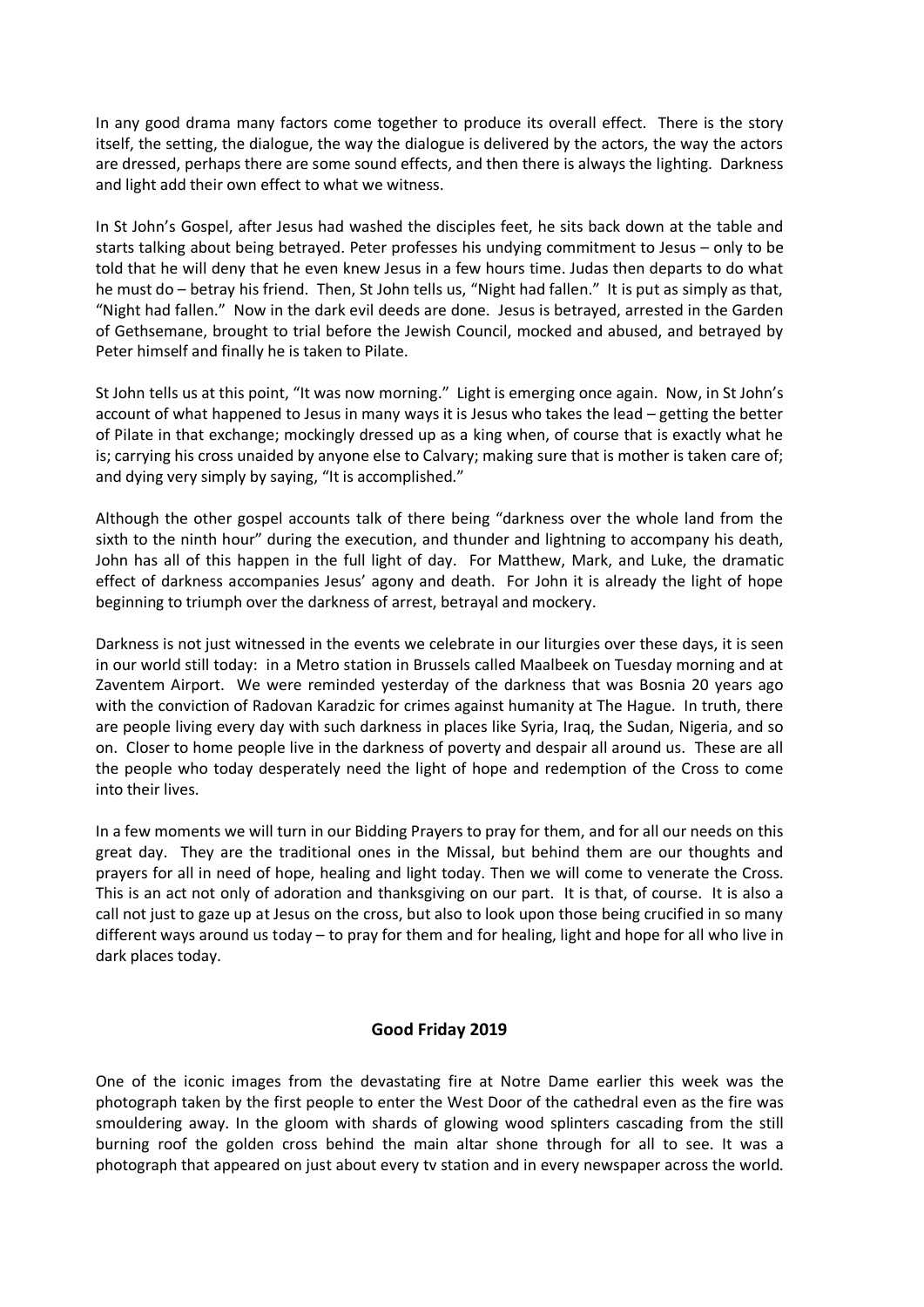In the midst of devastation all around here was a symbol of hope, of survival, of possible regeneration.

Such a symbol of hope shining through an otherwise hopeless situation is very much to the point in today's commemoration of Jesus' Passion and Death. Light shining through what would otherwise be a desperate darkness is a key theme of St John's account of Jesus' Passion and Death. The other Gospels all talk about how there was darkness over the whole land from the sixth to the ninth hour – from midday to three in the afternoon – as Jesus hung on the Cross. There is no hint of darkness whatsoever here in St John's account. After all, earlier in the Gospel Jesus described himself as "The Light of the World".

At the very beginning of his Gospel John had declared that "the Word was the true light", and that it was, "a light that shines in the dark, a light that darkness could not overpower." Here on the Cross is proof of this. The light that Jesus brings into the world cannot be extinguished by darkness, even the darkness of the hour of passion and death.

Just as the golden cross in Notre Dame shone through the smoke-filled, smouldering gloom of the still burning cathedral the other night, so whatever gloom might accompany suffering and death cannot overpower the Light of the World. Jesus' light is the light of all nations and of all peoples.

As John portrays these events, Jesus is very much in control even as he is being tried and condemned. He clearly gets the better both of the Jewish leaders and of Pilate in his dialogues with them. He is dressed up as a king and mocked, yet the irony is that he is indeed a king, but of a very different kind. There is no need for a Simon of Cyrene in John's account of the carrying of the Cross. Jesus is well able in spite of his weakened state to carry his own cross. Finally, there nailed to his "throne" he is able to offer his Mother and the Beloved Disciple to each other as support for their mutual journey after his death.

Whatever darkness may come into our own lives – tragedies of one kind or another; the break up of relationships; illness; the loss of a loved one; whatever it may be, just like that golden cross in the sanctuary of Notre Dame shining through the smoke and gloom, with the glowing embers falling from the ravaged roof, Jesus' Death on the Cross shines through whatever darkness may invade our own lives. It is the greatest symbol of hope for our world in spite of the evil that it embodies. Hope always triumphs over death and destruction in the person of Jesus.

#### **The Easter Vigil**

## **Easter Vigil 2004**

From Creation to Fall, from Exodus out of Egypt to Entry into the Promised Land, From Exile in Babylon to Return to Jerusalem, From Darkness to Light – we have traced, and in places re-enacted, God's dealings with humankind reaching their climax in movement from the dark and despair of Jesus' Death on the Cross to the words of hope spoken to the women at the Empty Tomb. *"Why do you look for the living among the dead? He is not here, but has risen."*

The God of compassion and love **to** us – offering the same hope today.

We celebrate this and ask that same God of compassion and love to work **through** us as we now come to bless the Easter Water of Baptism and renew our Baptismal Promises.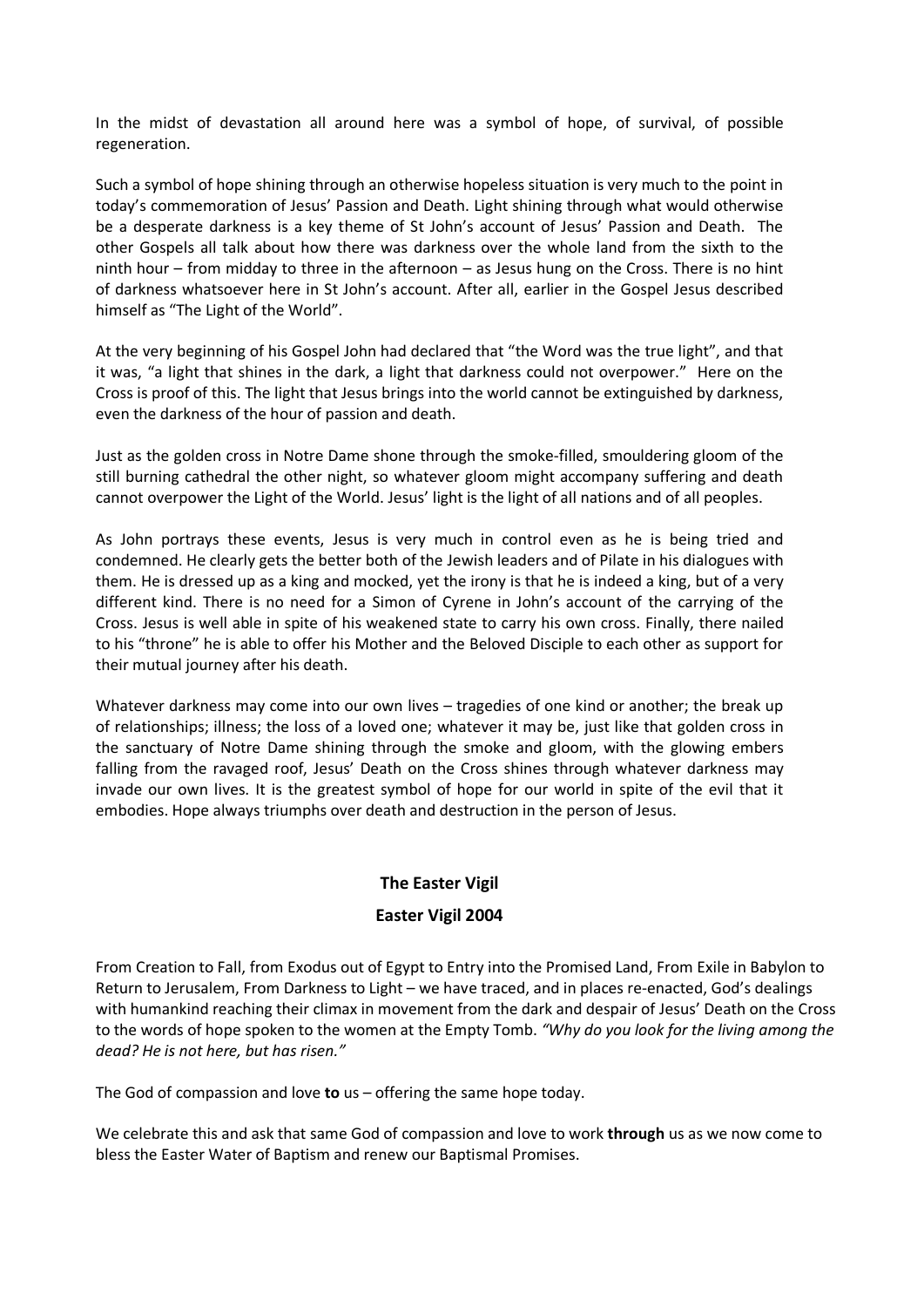When a child is brought for Baptism we're not being paranoid about God not loving this child unless it is baptised; nor are we commanding God to do something special to this child as if God does not work outside the sacramental economy of the Catholic Church. God is in all things and is the God of compassion and love to all people.

No, Baptism is a celebration of our awareness of God's gift to us in this child, this new life. It is a celebration of our awareness that in entering this world all human life needs God's help and support – the support that comes from sharing God's life.

In renewing our **own** Baptismal Promises as adults we renew our own awareness of God's life in us.

The God of compassion and love **to** me and **through** me.

## **Easter Vigil 2010**

For much of the time I suspect the focus of our faith is on God and me. At times the focus widens to include family and parish, but usually it remains much of the time on that narrow God and me setting. This is understandable since faith is an intensely personal matter. It is about our relationship, our personal relationship with God in Christ. However, while deeply personal faith is not a private matter. Our very public attendance at services like this is an indication of this fact.

Tonight in our liturgy we are invited to widen the focus of our faith to its absolute fullest. Our faith, our Easter faith in the Risen Lord is not just about God and me, it is about God and Everything. All of creation from beginning to end, everyone who **has** ever lived and who **will** ever live is affected by this great event. What God has done in Jesus on the Cross and in being raised to New Life affects everything.

Let me just hone in on two ways in which this is shown in our liturgy tonight.

The first is our Paschal Candle – and the symbolic markings on it. From top to bottom, Alpha and Omega – the first and last letters of the Greek Alphabet – the beginning and the end – everything and everyone is included in this event. Right at the centre is the Cross which we believe is the central event of the whole of history – an event which took place on a very specific date and which happened to a very real human person –signified by the 5 brass studs which are placed on the Cross to represent the five wounds of Jesus. We celebrate Easter here and now and so every year a new Candle is prepared with the current date on it 2010. Easter is for all time and it is for now.

A second pointer to how what we celebrate encompasses everything is seen in our Liturgy of the Word and in the Liturgy of Baptism which we will shortly begin. We started with Creation itself – the Beginning. We celebrated the History of the People of Israel right down to Jesus; Death and Resurrection – that was our Liturgy of the Word. Now we will bless the Easter Baptismal Water – invoking the names of saints down through the ages from all over the world, and from this part of the world – Aidan, Cuthbert, Bede, John Boste. And, having blessed the water, we will renew our own baptismal vows and be blessed with the water of Baptism.

This feast is for now, it is for all time, it is for me and you, and it is for all people everywhere.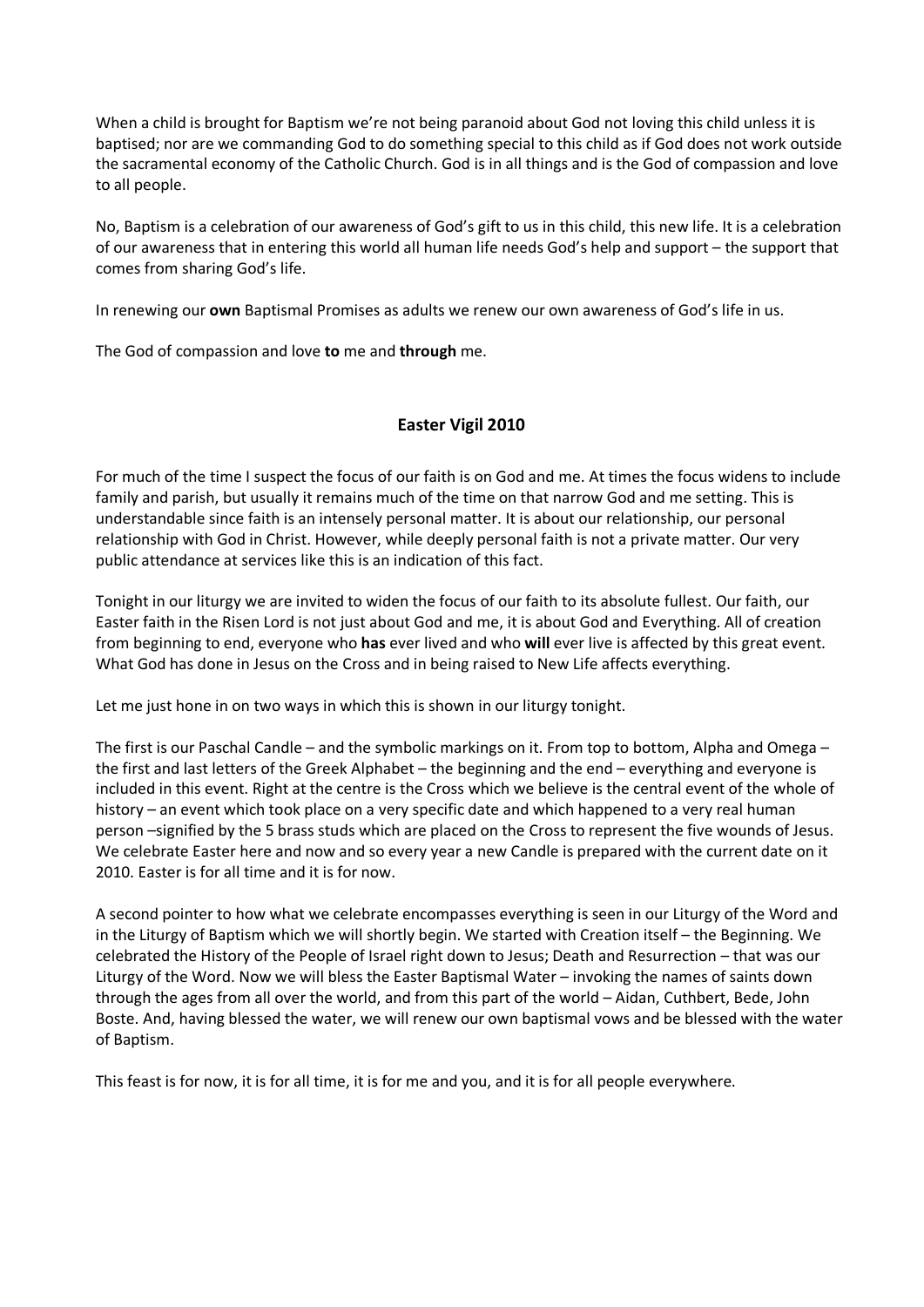## **Easter Vigil 2016**

"…this story of theirs seemed pure nonsense, and they did not believe them." I love that sentence in tonight's Gospel. It speaks both of the patronising way in which the testimony of women was treated (both in Jesus' time and down through the centuries), and of the enormity of what they were saying. How could it be true?

One of the ancient titles given to Mary of Magdala was "Apostola apostelorum" – "The Apostle of the Apostles". It was she who is first entrusted with the message for the other apostles of the Resurrection, and the first to meet the Risen Christ (as we will hear in tomorrow morning's Gospel). From the outset the Christian message was meant to be something entirely shocking, radical and new – an impossible idea witnessed to first by women – but as time went on, and Christianity became conventional, run-of-the-mill, the message lost its initial shocking impact, and women messengers were once again put in their place.

Each year when we come to celebrate this Vigil we are invited to return to the roots of our Christian Faith and be renewed in our understanding of, and commitment to, its central message of hope in the midst of devastation and despair. We listen to those readings from the Hebrew Scriptures, telling us that from the very beginning what God created God saw as good, and even when, time after time, that part of creation which was made in God's own image and likeness – the human person – failed to live up to God's promises, nevertheless God came to the rescue of humankind, without fail. God freed the people of Israel from slavery in Egypt, brought them out of Exile in Babylon when they failed once again, and now God brings about the ultimate triumph, the ultimate freedom of all people from sin and death in Jesus' life, death and resurrection.

In spite of doubts and wobbles that always come our way as we journey through life – tempted perhaps to think like those apostles "this story seemed pure nonsense" – we gather around the Easter Candle, the Lectern and the Altar tonight to renew our faith, and to pray that God may sustain and strengthen it into the coming year.

#### **Easter Vigil 2019**

Perhaps you have noticed a subtle change in wording in our liturgy tonight, contrasting with that of Holy Thursday and Good Friday. On those days we are told that, "Jesus got up from the table" and washed the feet of his disciples, and that "Jesus carried his cross to Calvary". Tonight we are addressed as, "Dear friends in Christ". We mark the Paschal Candle saying, "Christ yesterday and today. The Alpha and Omega." There are, of course references to "the Lord Jesus Christ" and this helps make it quite clear that we are dealing with one person but a change in signalled in our liturgy tonight.

At home in Nazareth we know that Jesus was known as the son of Mary and Joseph – probably referred to as "Jesus bar Joseph". We are reminded, then, that "Christ" is not Jesus' surname, rather it is his title. Jesus is "the Anointed One", "the Messiah". Strictly speaking the name 'Jesus' refers to the person born in a stable in Bethlehem, who was raised in Nazareth, who engaged in a healing and preaching ministry that led to his death on Calvary. 'Christ' is the name we give to the one raised from the dead, and whom St John and St Paul in their writings refer to as existing from the beginning, as well as being raised from the dead.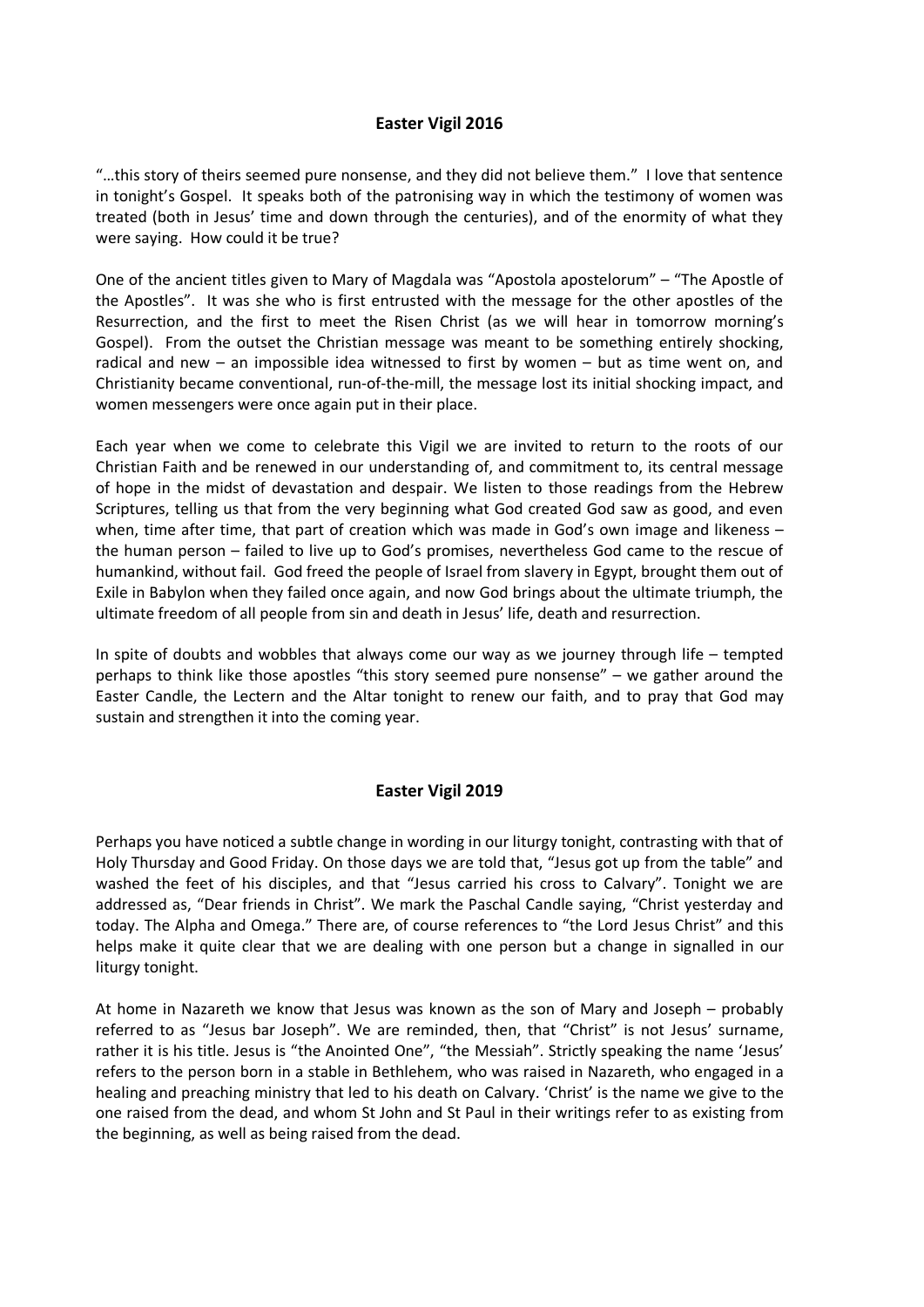We are dealing with one, single person but a person whose existence surpasses the constraints of a particular time and place, like ourselves. In a recent book on our Christian spirituality the author describes things in this way, "Christ is the blueprint. Jesus is the map."

The overall plan of God, from the beginning, as we have heard in our Readings this evening, was that Christ, with him at the moment of Creation, should come in Jesus to show us how to live and to die, ultimately to be raise like him to new life and with a final destiny beyond our human life span. We call this "eternal life". The way in which Jesus lived – both the manner of his living and what he did in his healing ministry – is our map, setting out how it is that we too are to arrive at the same place as Jesus: to be raise to the new life of the Resurrection.

This is the faith we reaffirm at Easter as we come now to renew our Baptismal Promises: our rejection of evil that leads only to death and destruction, and our affirmation that in our Christian faith we find the source and the means to attain true life: Christ the blueprint; Jesus the map.

## **The Mass of Easter Day**

## **Easter Sunday 2004**

In receiving an email recently from a priest friend of mine in Sydney, I was reminded of a problem that people have in celebrating Easter in Australia/Southern Hemisphere. Whereas we are in spring time and towards summer, they are in autumn and moving into winter. The symbolism of New Life isn't at work for them in the same way that it is for us.

Everywhere we look there are signs of new life around us. The days are getting lighter and longer. Spring flowers are out, buds are on the trees and so on. We connect this new life with the hope promised us in Jesus' rising from the dead, and on Easter Sunday each year we are invited to renew our Baptismal promises. Baptism is our entry into the new life of Easter and whilst it is done once and for all – being reminded of that new life is important.

You know when we bring a child along for Baptism it is not that we are superstitious, or have a picture of a God who refuses to love anyone who is not brought within the sacramental economy/system of the Church. God is the God of compassion and love to everyone God has created – baptised or not, Catholic or not. We do not somehow **command** God to give new life to this child. God is love itself.

No, Baptism is a celebration of God's gift of life to us – especially in the gift of a new child. It is a realisation that all human beings are called to share in God's life.

In Jesus' death and resurrection God has shown that he is the God of compassion and love to us. God does the same in our Baptism and shows that He can be the same God of compassion and love **through** us.

In renewing our Baptismal Promises as adults we are being reminded of the fact that God lives in us, loves us and works through us as we respond to his love.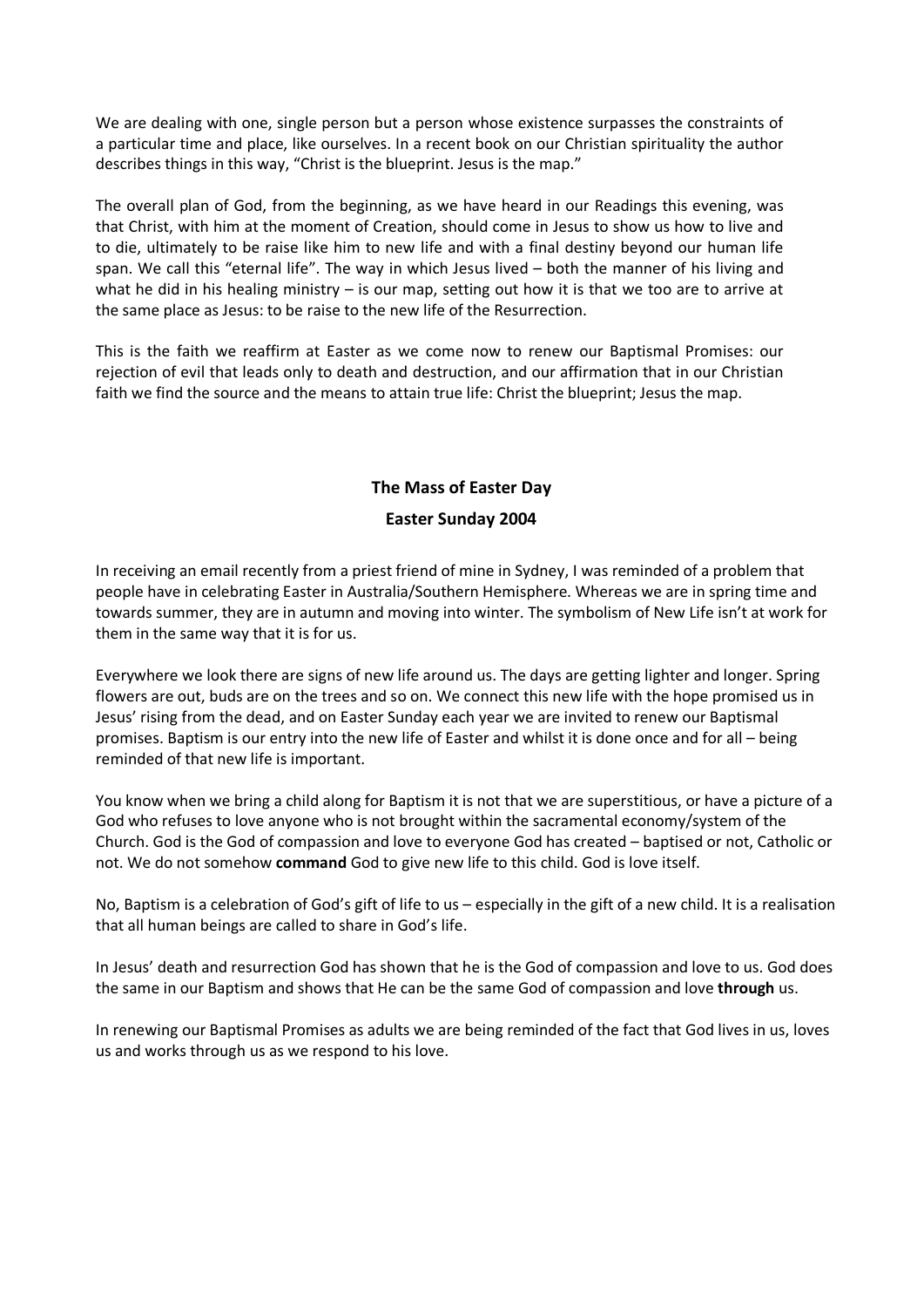## **Easter Sunday 2010**

Last Wednesday a friend of mine set out to buy Easter Eggs for the altar servers in his parish only to find that the special offers that seemed to have been going on since Christmas were over. The commercial world has moved on, even before we have actually began to celebrate what the Easter Eggs symbolize.

For us the celebration has only just began and because it is so momentous the celebrations continue for nearly two months until Pentecost (far longer than we celebrate Christmas, which should tell us something about which is the most important event – not that the two can really be separated.)

The Risen Lord has brought about something in his Death on the Cross and in his rising to new life which has fundamentally changed everything from the beginning of time to the end. This is what we believe -God's saving and redeeming love for all people, of all times, in this one great act. No wonder we take our time celebrating this. It takes a long time for the significance of what we do to sink in.

The vastness of the significance of this event is symbolized throughout this Season by the prominent placement of the Paschal Candle right on the sanctuary – putting all that we do in its light. The symbols on the candle speak themselves of the enormity of what we celebrate

Alpha and Omega - this is for all time

The Cross at the heart

The studs representing the five wounds - this is real

The date 2010 - this is for now, today.

We are invited to celebrate this fact by renewing our baptismal promises – re-committing ourselves to our faith not just by our presence here, but in everything we do.

No wonder it is something we take our time over celebrating.

## **Easter Sunday 2013**

Something in common among the various accounts of what happened on the first Easter Morning is that people are looking for Jesus in the wrong place. It is, of course, a natural assumption to think that he will be in the tomb where he was laid to rest on Friday afternoon, but he isn't. In the Easter Vigil Gospel of last night the women who came to the tomb are even told by the young man they see there, *"Why look among the dead for someone who is alive? He is not here, He is risen."* Peter and John make the same mistake as Mary Magdalen, but it is on entering the Empty Tomb that John *"saw and he believed".*

We all have a tendency at times to look in the wrong places for answers to life's problems, for the things that we feel we have lost or are lacking in our life. The recovering addict knows this only too well – the next drug-fix, the next drink, the next big win, the next abusive relationship – that's where the answer lies. Only it isn't.

*"Why look for Jesus among the dead?"* None of us is going to find life among the dead. If all our faith consists in is simply living off what priests and catechists have told us in the past. If all it is about is fulfilling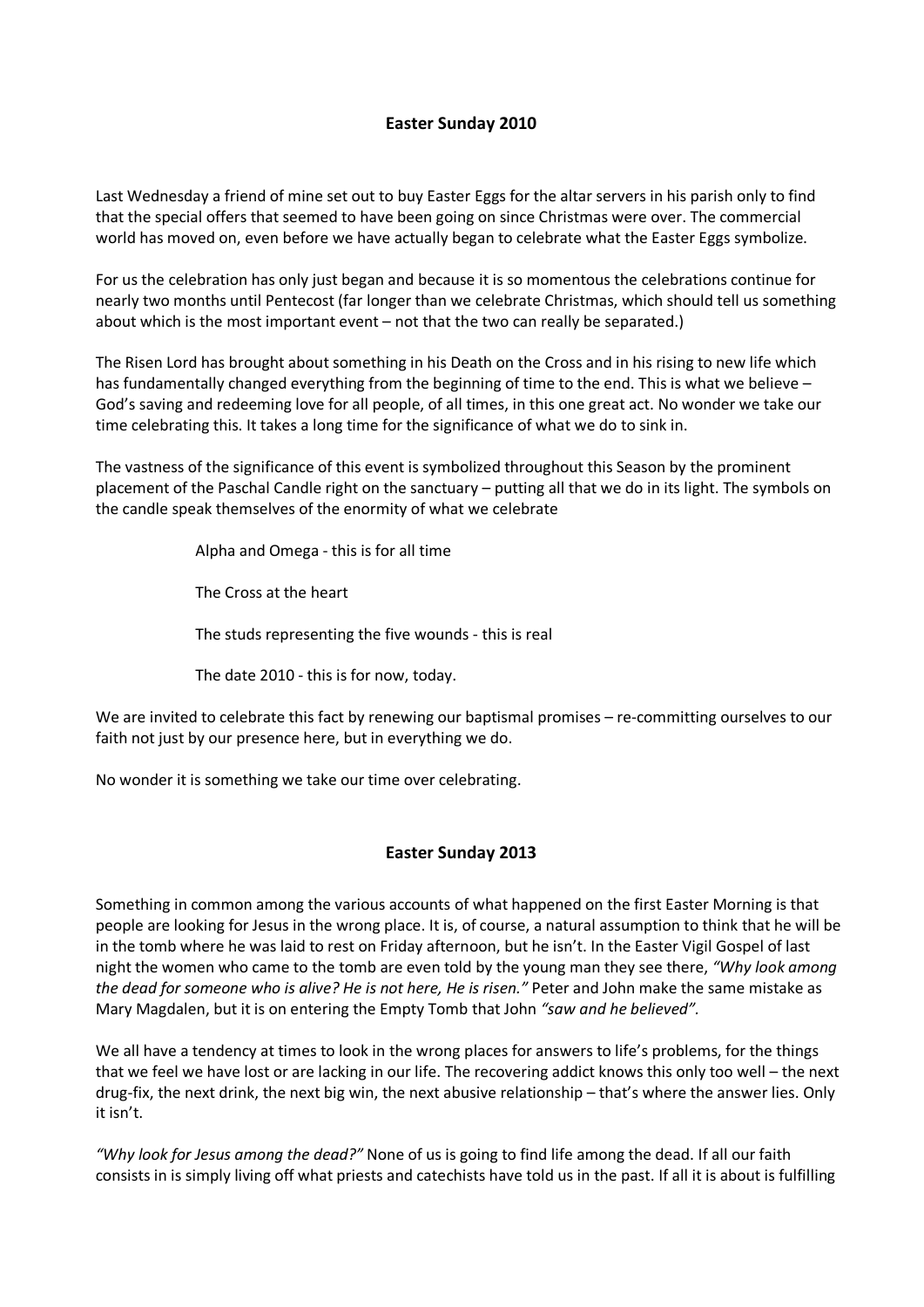rules and obligations, then we too are in danger of looking in the wrong place for answers. Our faith is something which is meant to be alive and active, something with which we engage and in which we reach out to others. This is what makes it alive and lively.

At Easter we surround ourselves with symbols of life – Light, Flowers and Water, which gives life and so on. It is in active engagement with our Faith that we, too, will find life and true hope.

And the best thing in all of this is that it doesn't take much to get us started, to find that spark which will give us faith and life.

In our Second Reading St. Paul likens it to a tiny piece of yeast which can be the leaven, the raising agent, for a large amount of dough. Just that little bit of new life in our faith will be enough not only to bring hope and life to our own lives, it offers the possibility of offering life and hope to others as well. We do this not by looking among the dead for life but any of these things which give life and hope.

#### **Easter Sunday 2016**

"It was very early on the first day of the week and still dark, when Mary of Magdala came to the tomb." The theme of darkness and light in our Gospel readings from St John over these last few days has really struck me this week. It was in the dark on the Thursday evening to Friday morning that Jesus is betrayed, arrested, denied, and mocked by the Jewish Council. The light of morning, however, already appears when Jesus is brought before Pilate – getting the better of Pilate in their dialogue, dressed as a king to be mocked, and yet truly being a king – a king who goes regally to his death in the light of day, according to St John.

Now we find Mary of Magdala journeying in the dark, but the light of dawn is approaching. This is a light not only signalling the start of a new day, but the dawning for her of the light of faith as she finds the tomb empty. In the other Gospels when she comes to the tomb we are told that a man dressed in white tells her, "Why look among the dead for someone who is alive? He is not here, he is risen." She begins to emerge from the darkness of unbelief – a darkness which cannot bring life and hope for the future. Gradually faith and light will come and she will be able to bring the Good News to the apostles – the first one to do so – but first she must leave the dead behind her.

Too often we find ourselves looking among dead things hoping to find life – desperately searching for hope and meaning among all kinds of temporary distractions – for some it might be endless shopping trips, for others hours sat in front of the tv, the ipad, or the games console while whatever is on the screen just washes over our consciousness, for others the party scene in town every weekend – anything to help numb the emptiness of our life.

Routine, passive religion, where we simply come to have our cards marked as being present, fails to address the deep down need we all have for the light of the Resurrection to come into our lives. Many people in our society have rejected that particular dead-end kind of religion, but they have failed to find anything more meaningful with which to replace it.

For ourselves, we need to make sure that we are looking in the right places for life, not among dead-end things that offer no real hope. Instead we need to look into the Gospels, into a full and conscious participation in the liturgy, and into sharing the hope of its message with others by the way in which we live. This is why we have gathered once again this Easter morning and we are invited to renew our faith in the Risen Lord, and to pray that in looking among things that truly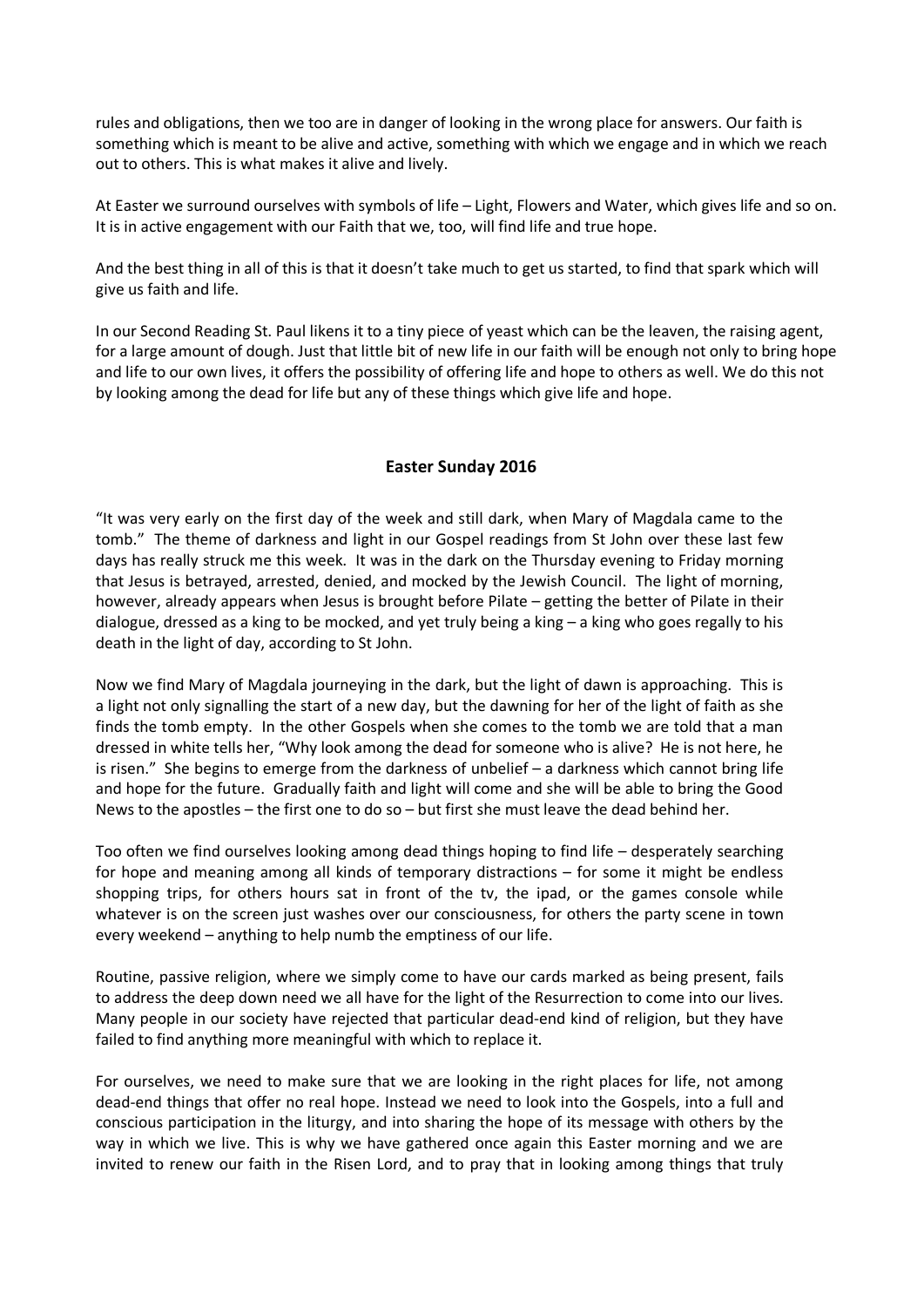bring light and life our lives may be filled with the hope and joy of this day, and that through people like us the world may come to know the light which Jesus' Resurrection can bring into all kinds of darkness.

#### **Easter Sunday 2019**

"He saw and he believed." Having accompanied Jesus for nearly three years and having witnessed all that he did and said, still it took until this moment for the "Beloved Disciple", as he is called, to realise the enormity of what his Master had been telling his disciples all along. "Enormity" is not too strong a word to describe what we celebrate today. Nothing remains the same. In the light of Christ's Resurrection everything takes on a new perspective. We can truly look around us and see everything in a different way.

For most of us here our parents will have brought us along for Baptism as babes in arms. For others coming to Christian faith will have been a later process grounded in the example of a partner, the witness to faith given by a Catholic school on oneself or one's children, or even a realisation that something in life was missing, something which we came to realise is fulfilled in faith in Jesus Christ. Whatever our particular path to faith, today we are invited on this Feast, and in this liturgy "to see and believe" ourselves. Routinely, each week we reaffirm this by saying/praying the Apostle's Creed at our Sunday Mass. Today, however, we are invited to respond to the questions that were put to our parents and godparents at our baptism; then to be blessed with the water of Baptism, blessed last night at our Easter Vigil Service.

On every other Sunday during the year in our Gospel Reading we hear something that Jesus said or did, or at least where he was present in the story as an infant. We hear how he cured those who were sick; how he spoke out against the narrow-minded hypocrisy of the Scribes and the Pharisees; how he taught the crowds, and so on. Today, and only today, Jesus is himself absent from the Gospel – at least absent from the narrative of the Gospel.

For sure in our First Reading St Peter recounts for Cornelius the various things Jesus did in his lifetime, but St Paul and our Gospel are pointing to what happens after Jesus' death on the Cross. Here we are introduced to the Risen Christ.

We remember that Christ is not Jesus' surname, rather it is his title: The Anointed One, the Messiah. This Messiah, this Son of God, we are told by St Paul existed both before his birth in Bethlehem and lives still with the Father. We are talking about one person here, but describing two aspects of that one person: his earthly, historical life as Jesus of Nazareth; and the fact that he is God's own Son beyond any constraints of time and place: the Christ.

This might seem rather confusing but a Christian writer has recently suggested this way to approach this great mystery at the heart of our faith: to see Christ as the blueprint and Jesus as the map. In all that Jesus does and says, as well as how he goes about saying and doing these things, we have the map we need to chart our own path through life, following in his footsteps, following his example. Week by week in our Gospel Readings this picture is built up for us as we hear what Jesus did.

The overall blueprint, however, is a much bigger picture. It shows us how we fit in to a whole cosmos that is redeemed and brought to the new life of the Resurrection in Christ. This is not just about little old me. It is about everyone and everything. It is as huge as that. We are part of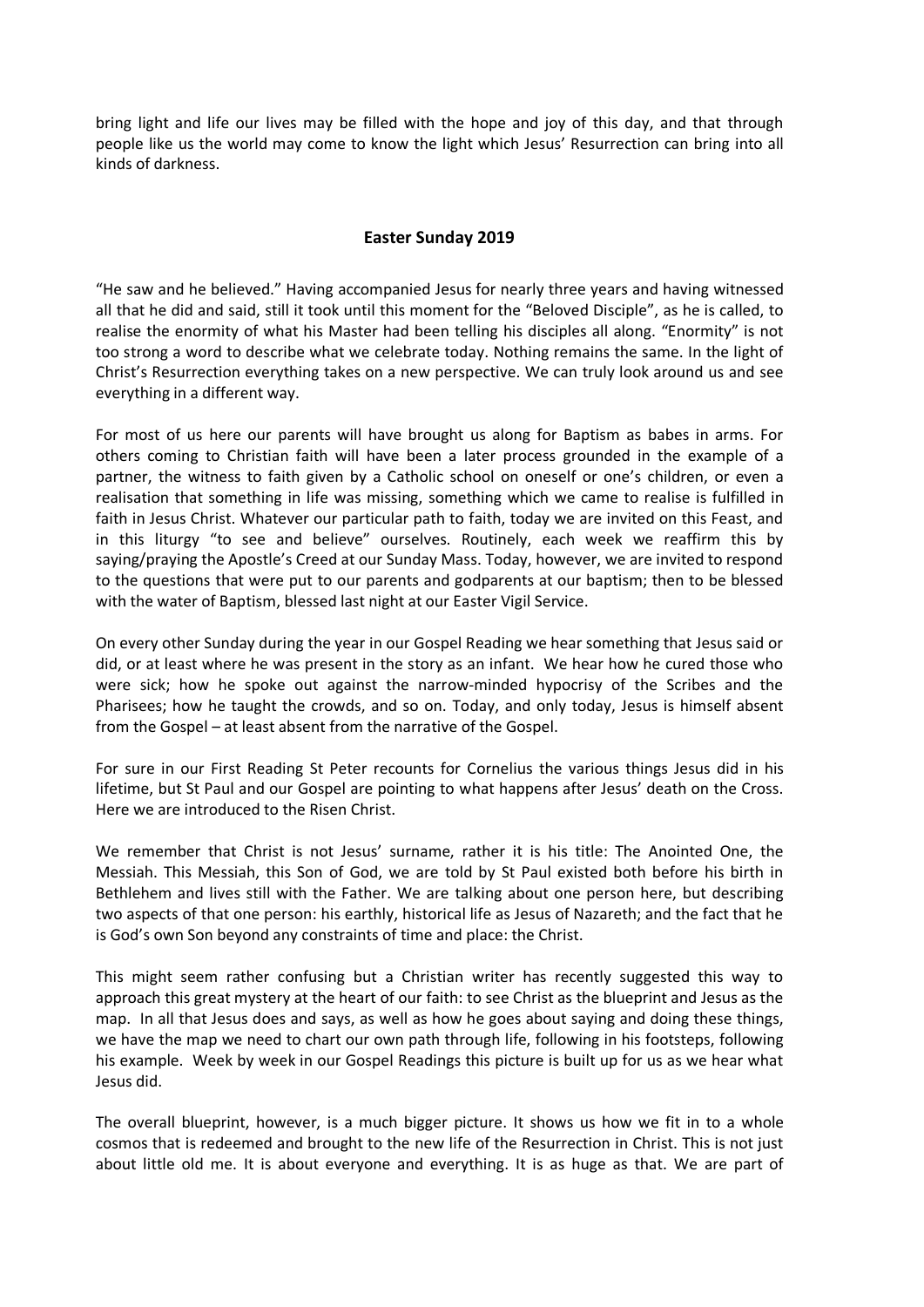something that goes way beyond our lives in Forest Hall on this Sunday in April 2019. We are part of an overall plan that God has for all humanity, for all time.

Jesus is our map on this journey; Christ is our blueprint giving us an insight into what we are part of on this journey of faith.

## **The Second Sunday of Easter The Second Sunday of Easter 2004**

There is an all too stark contrast between Jesus' Post-Resurrection greeting to his disciples and the stories making the headlines in the newspapers and on TV. *"Peace to you",* seems a far cry from the situations we hear about not just in places like Iraq and Israel that make the headlines, but in other places like the Southern Sudan, Zaire, parts of Columbia and so on.

In this greeting, *"Peace to you",* Jesus is saying that the promise he made to those disciples at the Last Supper a few days earlier, has now been fulfilled It is a promise we repeat in prayer each time Mass is celebrated – *"Peace I leave with you, my own peace I give you."*

What Jesus is talking about here is much more that the rather narrow, trivial use of the word *"Peace"* in much contemporary rhetoric. For Jesus, Peace is much more than the absence of hostilities and warfare. It is also much more than what sometimes appears to be the meaning used by many political leaders which runs something like, *"The freedom for me, people like me, people that I represent, to live and to prosper without fear of interference by others."* The focus is on one group/nation/class of people/ religion – whatever. The fact that some group/nation/class of people/religion may - by its very life-style and way of being – be oppressing and doing violence to another group is usually ignored.

The peace Jesus is talking about is much broader than this. Peace is about harmony, good relationships across the whole spectrum – **within** ourselves between body, mind and spirit; between ourselves from the smallest friendship unit to relations between nations; and also a harmony with creation as a whole ecology. The peace talked about by Jesus is a huge enterprise. It is something undermined the whole time by fear – fear and suspicion of the foreigner, fear and suspicion of someone holding a different set of beliefs; fear that I am not going to be able to hold on to what gives my life security, meaning and purpose.

The fears may have some substance to them or they may be completely imaginary. They need testing and they need to be confronted.

In his suffering and death on the Cross, Jesus has confronted and overcome the greatest of fears – suffering and death itself. That's why he can give that greeting *"Peace to you."* Fears can be confronted and overcome – that's why the symbol of the Cross is ultimately one of triumph – and although the enterprise of bringing about true peace is a huge one, it can begin – and it begins with me, with us. It begins with forgiveness – forgiveness of ourselves, of each other.

People complain that religion has been and is the cause of more violence and warfare than anything else down through history. It can seem to be a very powerful argument against religion and belief in God. Examined more closely, however, we find that it is usually a perversion of God's message that people use for their own benefit that is the cause of warfare and violence. The true message of Jesus' death and resurrection is one that leads to confronting our fears and prejudices, and that helps us promote the true peace which Jesus came to offer.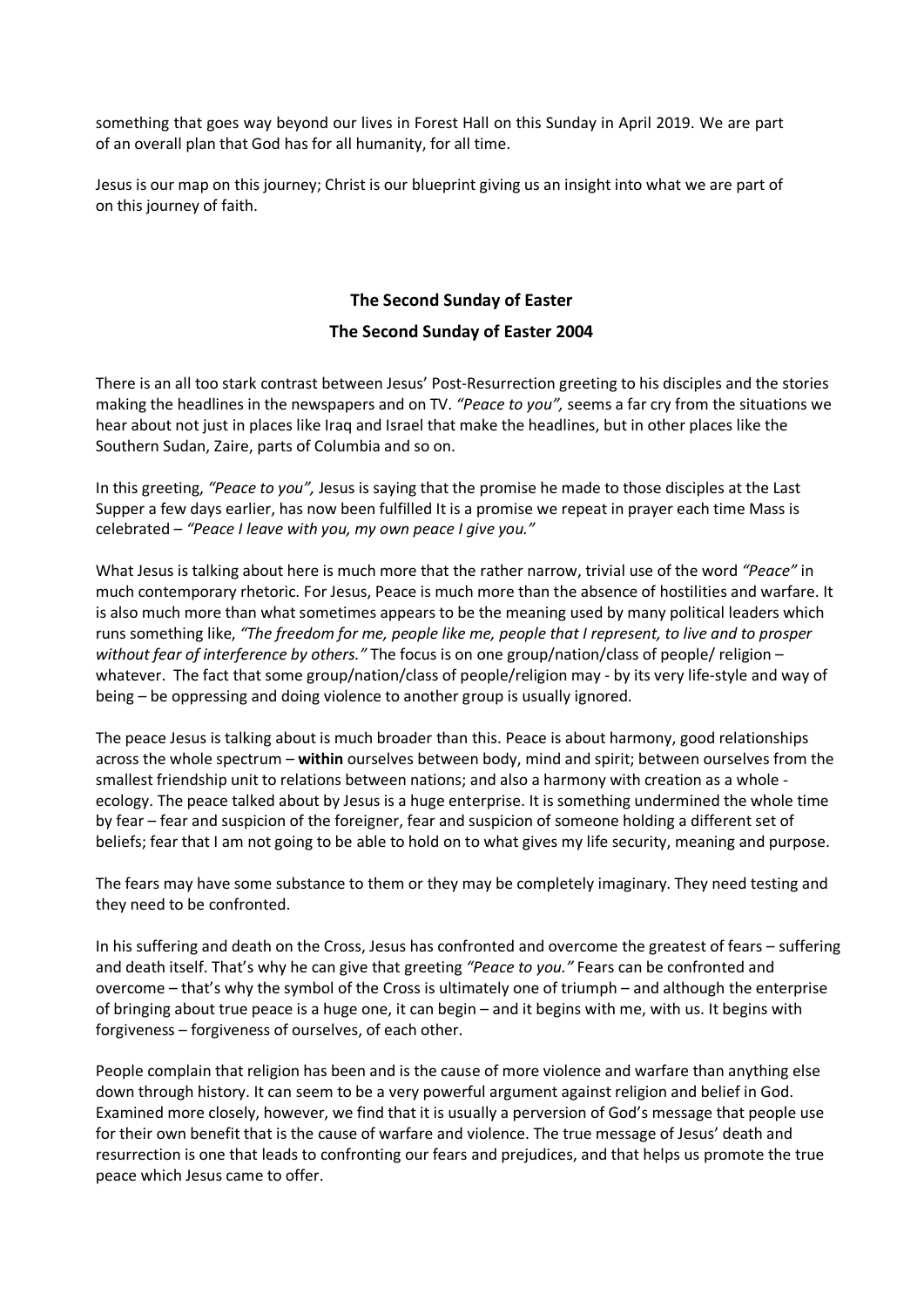## **Second Sunday of Easter 2010**

Jesus' offering his wounds as a sign of identity, potentially somewhat gory the invitation both to the disciples and to Thomas is an important one. The fact that Jesus rises from the dead with the marks of the Crucifixion still on him attests to the reality of both the Crucifixion **and** the Resurrection. There is nothing unreal or even surreal about either. In Resurrection, Jesus is transformed but what went before is not forgotten. It too is transformed and remains part of who he is.

The same is true for ourselves, especially in the reconciliation, the forgiveness that the Risen Jesus gives as a gift to the disciples. In receiving forgiveness and reconciliation our past is not forgotten – insofar as there are wounds and scars from that past, they remain. They are part of who we are. But they **are** transformed. They are reminders to us of the power of God's redeeming love that accepts us just as we are – warts and all, if you like – and transforms our sinfulness in such a way that we can then share that forgiveness with others. Indeed we are commissioned just like those disciples in today's Gospel not to keep that reconciliation and forgiveness to ourselves but to share it with others.

The depth and power of this message of love and forgiveness **is** never lost, but it is damaged by some of things that go on in the Church – a Church which is meant to be the instrument of sharing the hope of this Resurrection in our world. But sometimes through its members, its clergy even, it fails. At the moment the Church is getting quite a beating in the press and the media over the scandal of abuse and cover-up in many different parts of the world. Much of that beating is justified, some is not.

Whatever has happened will never be forgotten but it can be transformed when in humility and contrition all of us who make up the Church acknowledge our weakness and failings and seek the reconciliation that God offers. The wounds and the scars of what has happened will remain as sobering reminders of the constant need for humility, but just like the wounds of the Body of the Risen Christ, they **can** be transformed and the whole Body then enabled to offer hope to others, as it is meant to do.

## **The Fourth Sunday of Easter**

## **Fourth Sunday of Easter 2004**

We are presented with two contrasting images of ministry in the early Church community in the Gospel and the First Reading. The image of the shepherd in the Gospel is about an already existing community led by, directed by, protected by, its pastoral leader – the shepherd. Contrast this with the ministry of Paul and Barnabas in the Acts of the Apostles – *"Speaking out boldly"* in dangerous in their attempt to bring new members to the community. Their preaching, their missionary work is more akin to the image of the fisherman that we find in the stories of Jesus calling his early disciples, *"Follow me and I will make you fishers of men."*

The subtle change from an emphasis on fisher/missionary images to more shepherd/caring for the existing flock is understandable. We see the contrast in the books of the New Testament as they are written – St. John's Gospel being one of the latest to be written.

Of course the two images need not be in opposition to each other – the missioner can take care of an existing flock, and a pastor can reach out to new people. But there is always a tension and a conflict over which has priority.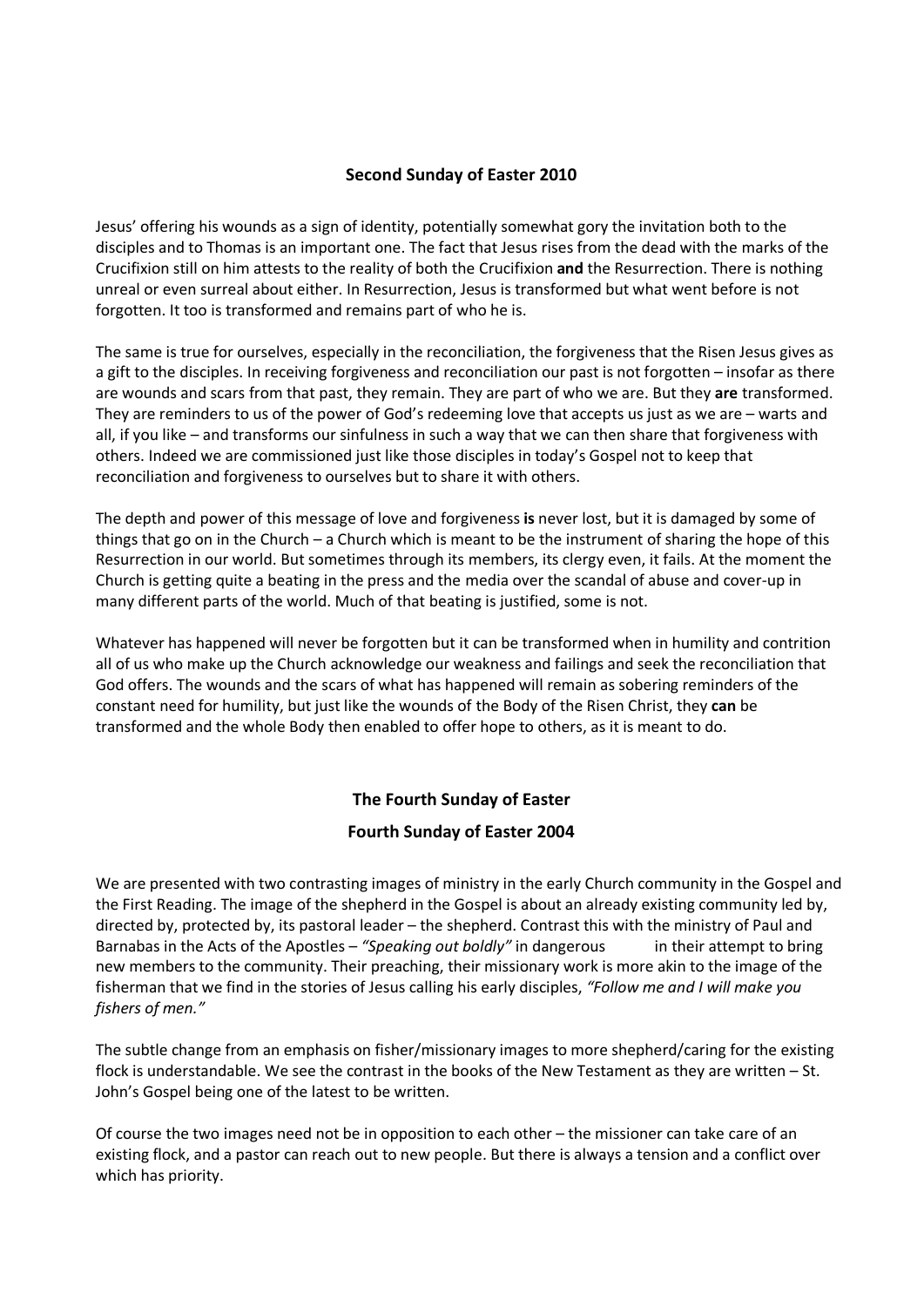I was thinking about this in connection with the idea of twinning with a parish in Uganda. In the romantic imagination the Missioner goes out to preach and to make converts to the Christian faith. In fact, though this is an essential part of Fr. O'Halloran's work in Panyangara, he, along with his fellow workers, have to care for an existing community. The care is spiritual – prayer, sacraments, training and supporting catechists – but there is also physical care as well – bringing medical help, schooling, offering help with modern agricultural techniques and so on. Also very dangerous situations not far away from conflict in the Sudan and Lord's Resistance Army.

All this as part of a diocese with about half the number of Catholics as ours but with only 23 priests and 50 religious women and men – as opposed to 180 priests and about the same number of religious in our diocese. What might people here be able to offer work like that? Who might be willing to help – organise the help?

This brings us to our own situation and its priorities – missionary vs pastoral, caring for existing parishioners vs reading out to people who have not yet heard the full Gospel message?

Clearly both have to happen but how, and who is to do it? At the moment as you know I have responsibility for Highfield, Chopwell and the Religious Education Centre for the diocese. At some stage it is perfectly possible that responsibility for a third parish will come this way. It has happened in the last few weeks with Whickham, Lobley Hill and Dunston. It's happened in Billingham. It has been the case for some time in parts of Northumberland.

Perhaps the more missionary/outreach work could be done by someone working in family ministry or youth ministry – but how would even the six parishes of our Pastoral Area cope with paying a salary? Discussions like this have been raised in the Pastoral Area Committee during the week.

When reflecting on our readings today we are being asked to reflect on the priorities for ministry in our parish communities and that involves to some degree the personal vocation of every one of us.

## **Fourth Sunday of Easter 2010**

Sheep are incredibly silly animals. Edging slowly through a flock blocking the road ahead suddenly a path seems to clear itself for the car to move on, but you daren't move on too quickly because you can be sure that one idiot sheep will just as suddenly dash across the road right in front of the advancing car.

It is not particularly flattering, then, to be compared to a flock of sheep in this imagery of the Good Shepherd. And yet, in our heart of hearts I think we all know that there have been times in our lives of incredible silliness on our part – and so, thank God for Jesus the Good Shepherd who takes care of his flock. There is something very comforting about this image of being cared for. *"I know them and they follow me… they will never be lost and no one will ever steal them from me."*

The ideal and standards of care for the flock set by Jesus set the bar at a very high level for the Church. When those standards are achieved by people in the Church – and they **are** indeed achieved by many people who are great examples of pastoral care both as clergy and lay people – the Church deservedly receives praise and a good press for what is stands for and does. When the standards set are not reached, however, and especially when they have been totally betrayed in the scandal of abuse now reaping a whirlwind across the Church in every part of the worl*d –* the Church, the hierarchy, all of us as church deservedly receive condemnation and ridicule.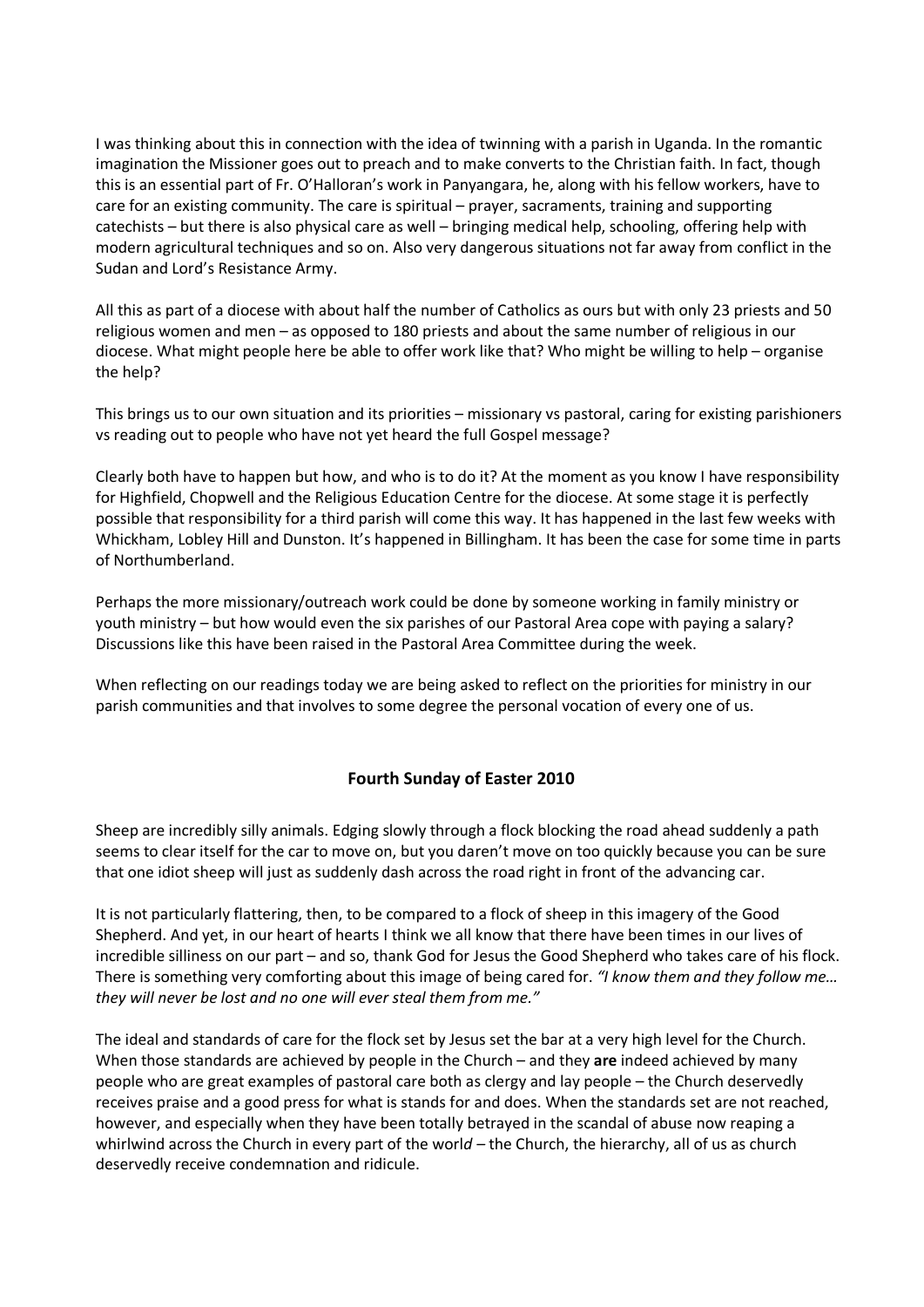We will be hearing of initiatives for prayerful repentance for what has happened and for guidance for the way ahead from our bishops over the next few weeks. But even if, please God, the highest standards of pastoral care and trust in what happens in the Church can be restored – pastoral care itself, is not enough. The image of the Good Shepherd is one of care for the flock that already exists. It's warm and has a nice feeling about it – but there is much more to the Gospel besides this.

The *"huge number, impossible to count, of people from every nation, race, tribe and language"* that St. John sees in his vision in our Second Reading could only have been gathered in by missionaries like Paul and Barnabbas in our First Reading. Such missionaries take the Good News of the Gospel to places where it is unknown, to people who have not really heard of Jesus and his message of salvation. Such people are not now just to be found in what we once chose to call "*Foreign Mission Lands"* in faraway countries. They are right here all around us in our own country, in this town. Those of you who have been to big gatherings – probably a funeral service – where people have come to pay their respects to someone who has died – you will know what I mean. People coming in genuine respect for, and solidarity with a grieving family – clearly finding being in church awkward, embarrassing, not knowing how to conduct themselves, not knowing the hymns, not even knowing the Our Father. We are in mission territory right here.

Today we mark Vocations Sunday – a day when we pray for vocations to the priesthood and the religious life – people who will be pastors and missionaries. But praying for other people to do the work is not enough. Each baptised Christian has a role to play in this – and apart from prayer, the most basic task is to be people who WELCOME others into the community and who are ENTHUSIASTIC about what lies at the heart of our faith – not an institution, an IT, but a person – JESUS CHRIST who offers salvation and hope for us all.

## **Fourth Sunday of Easter 2013**

When you turn on a computer app called Google Earth you begin with an image of the earth taken from a satellite. Gradually you zoom in to the place you are situated. First the continents become clearer, then international boundaries appear, then you zoom in on Britain, on the North of England, the numbers of the roads appear – the A1M, the A1231 and so on. As you get closer Washington Village (Oxclose) comes up in sharper detail – the Church is seen from above. For a while as you keep zooming in, the details become sharper but then after a certain point the picture becomes very fuzzy and blurred. You have come in too close.

If you are not familiar with computers perhaps you have had a similar experience using a magnifying glass to look at a picture. Again, as you zoom in, details become much clearer and sharper, but then when you move in too close, it all becomes very fuzzy and blurred. You see the dots that make up the picture rather than any details.

I use these examples to illustrate an important point about images used in our Christian Faith and in the Gospels. Images help us to put in sharper focus what it is we are about. They are very helpful up to a point, but then it is as if everything becomes blurred again, and we need a different image / a different perspective.

So, for example, the image of the disciples as fishermen. Discipleship, as this image shows, is about going out and evangelising – sharing the Good News with others, gathering them in. That's not just the work of a few missionaries amongst the disciples, it is a calling we all have to some degree.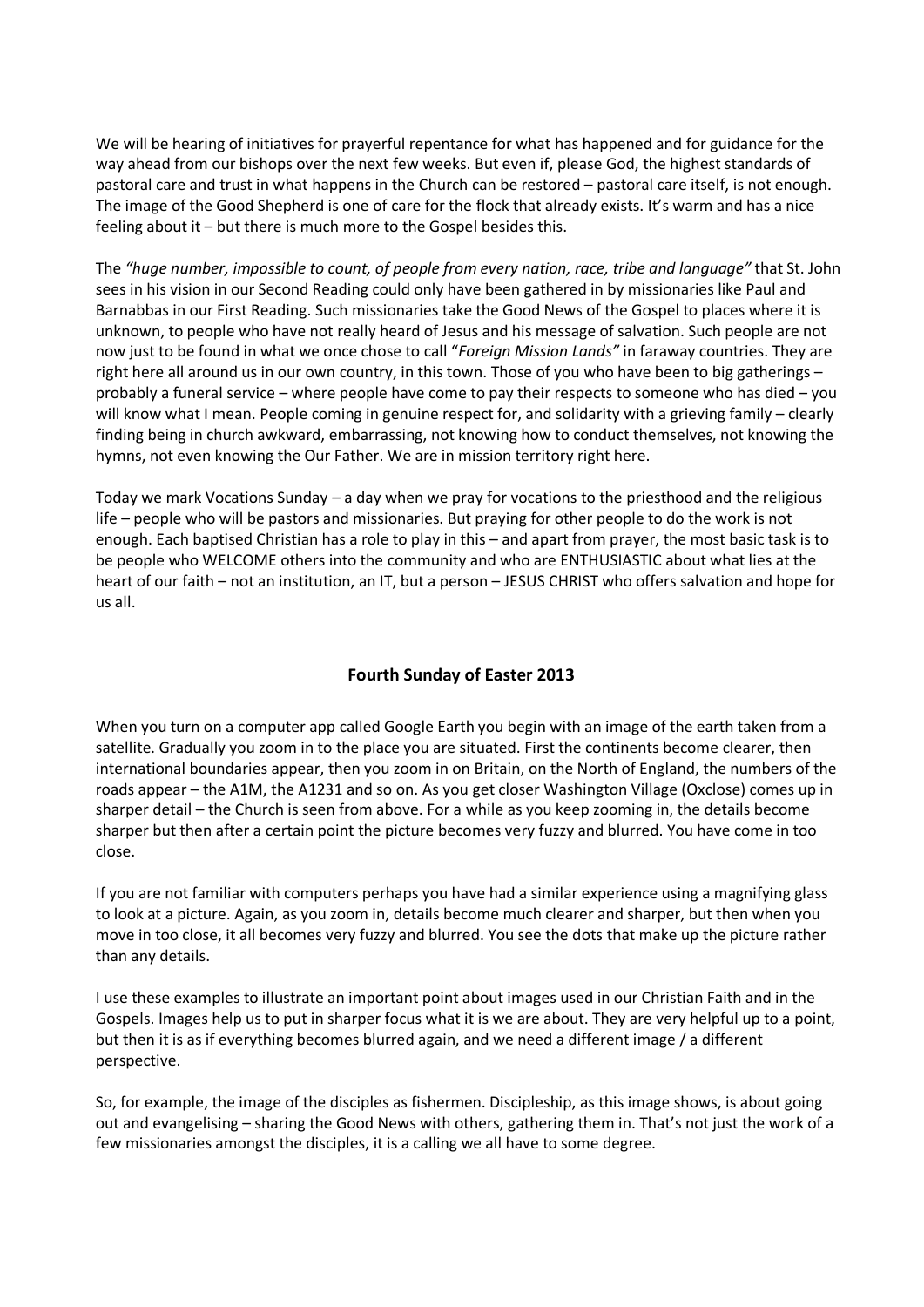But the image, like any other, only takes us so far before it becomes blurred at the edges. There is more to discipleship than being fishermen – people who share the Good News with others. As one writer noted, fish don't require much after-care once they have been caught – they are dead! We need other images.

So, now a new image comes into play about Sheep and Shepherds – caring for the flock that is gathered. Again, although pastoral care is particularly important for those disciples who also have roles of some kind of leadership in the community – caring for the well-being of others is for all, not just a few in the community and is expressed in different ways at different stages of life. At times focused mainly on family, or colleagues, at times on wider community, at times our care can be expressed very clearly by our actions, at other times our care consists mainly in the prayers we offer for others.

Some of the variety of roles and circumstances of discipleship in the Church are given in our Readings this weekend. Paul and Barnabas, missionaries and fishermen preaching the Crucified and Risen Christ welcomed or not in Antioch. In the Second Reading we hear of people who have witnessed to the Risen Christ throughout what is called *"The Great Persecution" -* people who have triumphed in the ultimate witness of martyrdom, and finally Christ, the Good Shepherd, offering the key model of pastoral care in the community.

Many different models, different ways of being, but all witnessing to the same person:- the Crucified and Risen One who gives hope and meaning to all our lives. Discipleship in all its varieties – a discipleship in which we all have a role to play.

## **The Fifth Sunday of Easter**

## **Fifth Sunday of Easter 2004**

As you are aware for these Sundays of Easter our Second Readings have come from the final book of the Christian Scriptures – the last book in the Bible, the Book of the Apocalypse. Each week before listening to some quite bizarre-sounding visions, I've reminded people that this book was written as an encouragement to a small, beleaguered community of Christians, who were suffering persecution for their faith and whose lives were in danger because of being Christian. The visions of the ultimate triumph of Good over Evil are urging them to stay faithful – they too will triumph.

This is very much the image of today's extract about the New Heaven and the New Earth, *"God will wipe away all tears from their eyes; there will be no more death and no more mourning or sadness".* Don't worry, your troubles **will** come to an end.

There **are** Christians today in different parts of the world who suffer and are persecuted for their faith – in the Southern Sudan, in parts of Indonesia and so on – but for us the experience is pretty alien. This same Reading however, is offered as one of the choices available for a funeral Mass or liturgy. It's a very appropriate one for people who are grieving. *"Here God lives among his people. He will wipe away the tears from their eyes; there will be no more mourning or sadness."*

Famously 150 years ago Karl Marx described all this religious stuff *"the opiate of the people".* Belief in things like this was like an anti-depressant drug that knocked the edge off the misery and appalling conditions of peasants and workers. Instead of taking responsibility for themselves, of rising up against the injustices they suffered, they were content with a make-believe world offering something better in the future.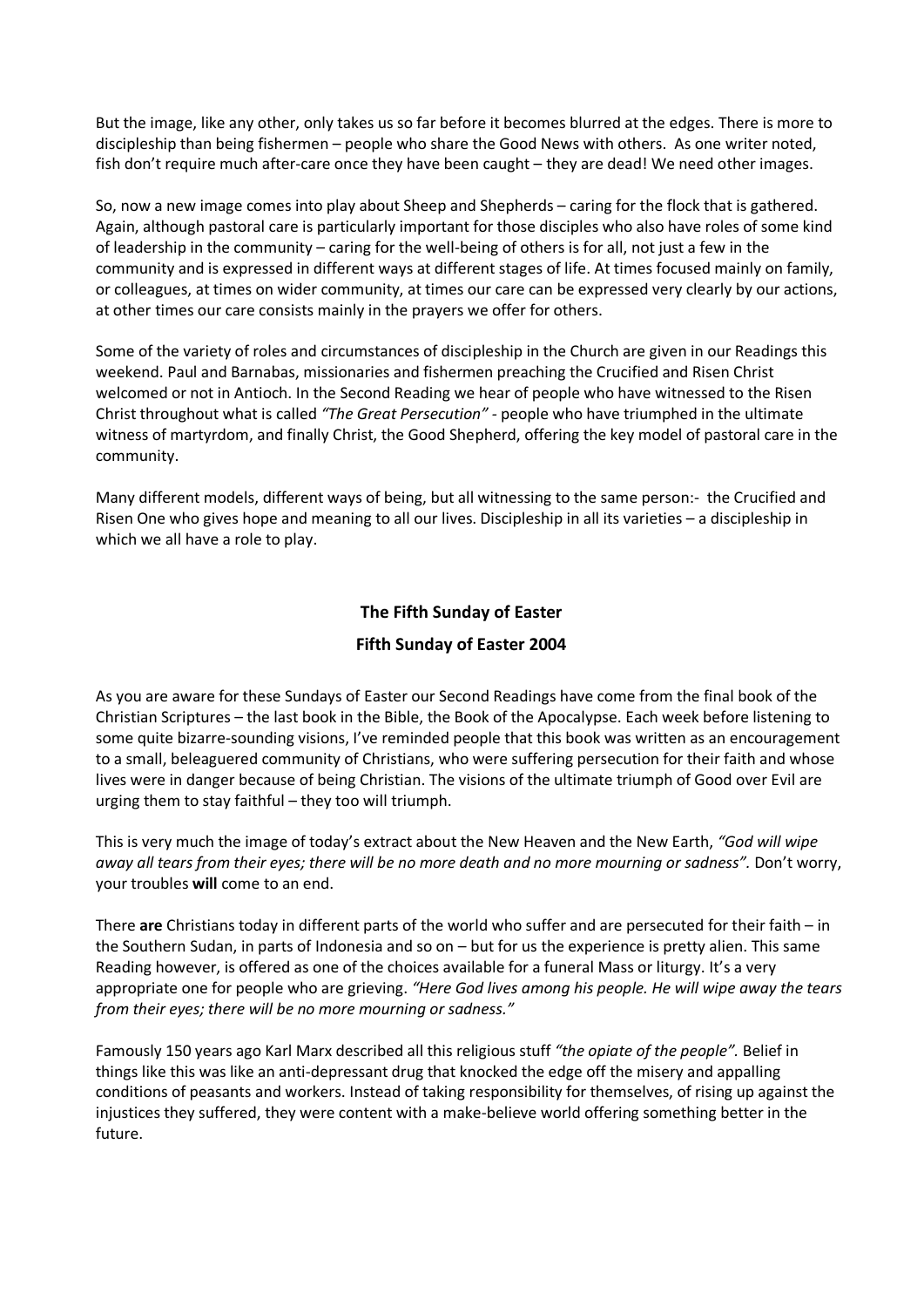Today the opiate of choice is no longer mainstream Christian religion – there are many DIY religions as well as a whole host of other things available – a fantasy world made up of wall-to-wall soap operas and socalled *'reality shows'* for one; hard drugs offer another get out, and there are plenty of others.

As mainstream Christians, however, we do **not** take the hopes and dreams of our Readings as opiates or fantasies. We believe in their truth-claims, their **reality.** There **is** hope and salvation beyond this life, which is sometimes one of pain and suffering (as well as at times being fun and delightful). And our Christian faith does not encourage us to abdicate our responsibility for what happens in this life. Indeed, it does quite the opposite.

In the command to love one another in today's Gospel, Jesus gives the foundation for taking responsibility for life here and now. This, he says, will be the mark of how it will be known that some people are his disciples – by the love they have for each other, for others. He demonstrated his love by dying on the Cross.

The first disciples were called to think all this through and to live it out as people living in the  $1<sup>st</sup>$  Century Roman Empire. **We** are called to do the same in the 21st Century of instant, global news, of western wealth and comfort, of complex clashes of needs and values – but always with this same fundamental call to Love One Another and believing in the God who is faithful to the promises God has made about a New Heaven and a New Earth. They begin here and now.

## **Fifth Sunday of Easter**

## **Fifth Sunday of Easter 2010**

The context in which Jesus says or does something is always important in coming to understand what he means both for those who originally were witnesses and for ourselves. One of the keys to understanding today's extract is the opening phrase, *"When Judas had gone Jesus said".*

This is the Last Supper and in St. John's Gospel, what Jesus has done up to this point is to get up from the table, put a towel round his waist, take a bowl of water and go round washing the disciples' feet, including the feet of Judas. He has taken on the role of the lowest slave in a household.

He sits back down at the table, tells them *"You call me Lord and Master and rightly, for so I am. If I, the Lord and Master do this for you, you must do the same for each other."* This seems to be the final straw for Judas. Jesus tells them that one of them is going to betray him. John asks who it might be. *"One who dips his bread in the dish with me,"* says Jesus, just at the moment Judas does precisely that. *"Not I Lord, surely?"* but it is, and although the others don't know what is going on, Jesus tells him, *"What you are to do, do quickly".* Judas goes and we are told, in a kind of dramatic aside, *"Night had fallen".* The powers of darkness are afoot.

Now, *"When Judas had gone Jesus said".* These words about glorifying and loving one another are said in this context – Night and the actions of the most menial slave in the household who washes everyone's feet. To anyone writing a fantasy, a great epic story of a super hero, light should be blazing on a scene like this. It should be about some great noble deed (like winning a dual) and the enemy should be destroyed.

#### But it isn't.

It is black night. Jesus washes feet, even the feet of the betrayer. This is what true glory looks like, what true heroism looks like. This is what love looks like.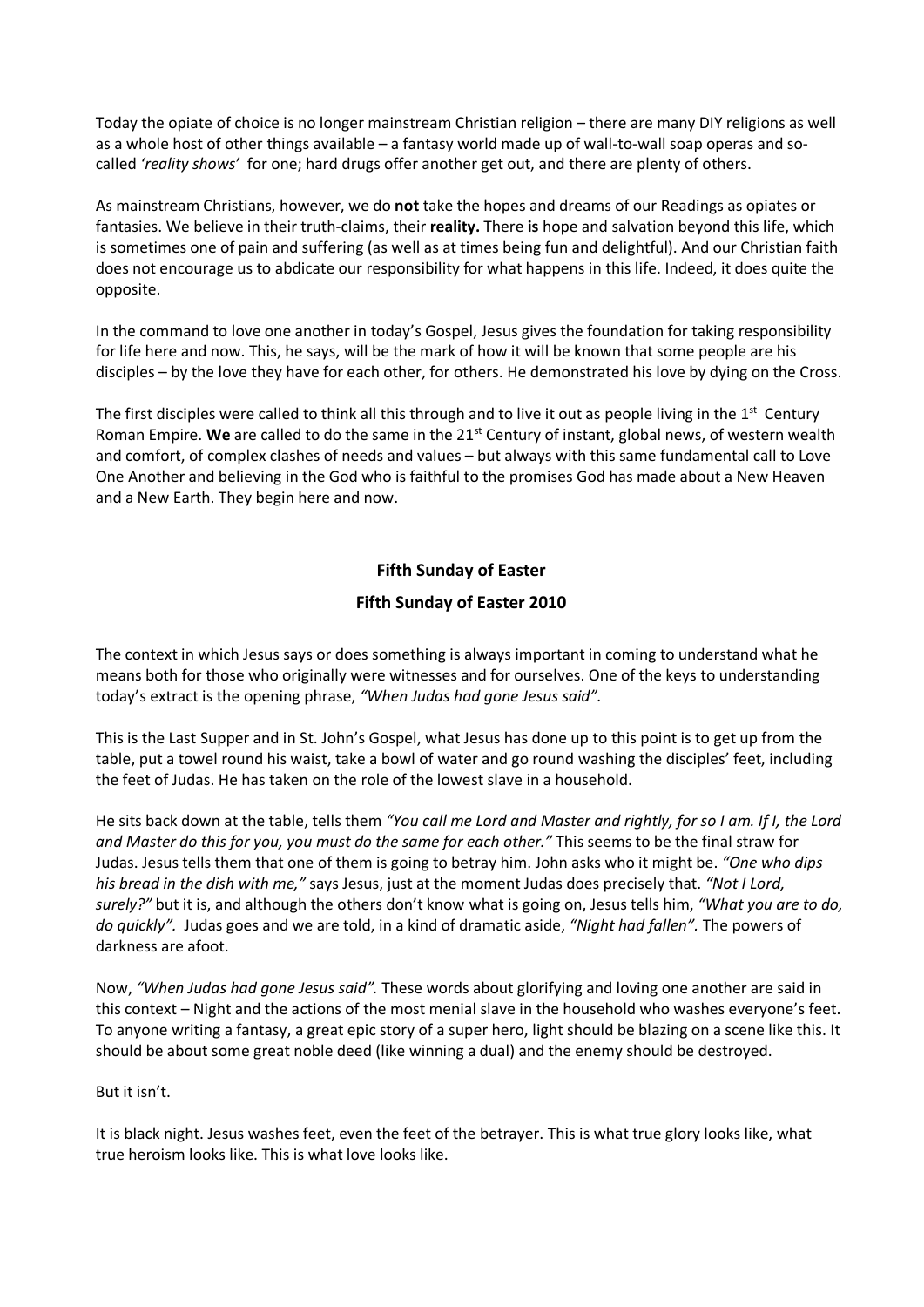It is not for everyone and down through the ages even Christians have tried to downplay this rather stark and mundane image with military images of standards, swords and battles, with winners and losers. And that all right – up to a point.

As long as it does not take us away from this basic message of hope in this Gospel:-

It is at the darkest time that God's glory shines in Jesus, and in the most ordinary menial ways, is God's love made manifest. And when we do this, act on this,

## *"By this love you have for one another, Everyone will know that you are my disciples".*

## **Fifth Sunday of Easter 2013**

The full depth of meaning of that short passage comes to light when we remind ourselves of the context in which these words were spoken by Jesus. The setting is what we call the Last Supper and in St. John's account at the beginning, before they start their meal, Jesus has got up from the table, taken off his outer garment and gone round with a bowl of water and a towel and washed the feet of the disciples. You remember Peter objects to Jesus doing this but relents in the face of Jesus' response.

When he has finished this task of a **slave** he sits down again and tells the disciples that they should follow his example and do the same. He has also said that one of them is going to betray him. Although the others don't understand what is going on, Judas Iscariot has got up from the table and gone off into the night to do his dirty work.

And now comes our Gospel passage for today, *"When Judas had gone Jesus said…"* Notice, first of all, that even though it is night and the dark deal of betrayal is happening even as he speaks, Jesus talks about this as his time of *"Glory".* Glory is an expression of the presence of God which nothing - the physical darkness of night, the metaphorical darkness of evil and betrayal – none of that can diminish the Glory of God – the presence of Jesus who, in this darkness, is the Light of the World. Although terrible things are still to come – the Light of the World cannot be overpowered.

Having given this message, this context of hope, Jesus addressed the disciples as, *"My little children".*  Children are often, and rightly, afraid of the dark, and what is about to happen. His arrest, his trial and his death on the Cross, are going to reduce them to little children – fleeing in fear, or denying that they had anything to do with him. *"I will not be with you much longer."*

And now comes the new commandment *"Love one another, AS I HAVE LOVED YOU".* That love goes as far as dying for them, for us, on the Cross. Already at this meal it has gone as far as washing the feet even of Judas Iscariot. Just pause here for a minute to realise what has gone on here. Jesus has taken on the role of a slave – doing the most menial task of washing dirty feet. He has done this to twelve men – one of whom will betray him to the authorities, another will deny he ever knew him, one will stay at the foot of the Cross, but the rest will have long since fled away in fear Now, I'm not blaming the disciples for running off, I'm quite sure that I probably would have done the same. What I am marvelling at is Jesus' ability to continue, without a moment's hesitation, to love them and to wash their feet.

And now he tells them that behaving like this, as he has done tonight, and indeed the whole time he has been with them, will help people be aware of his continuing presence in the world. Following his example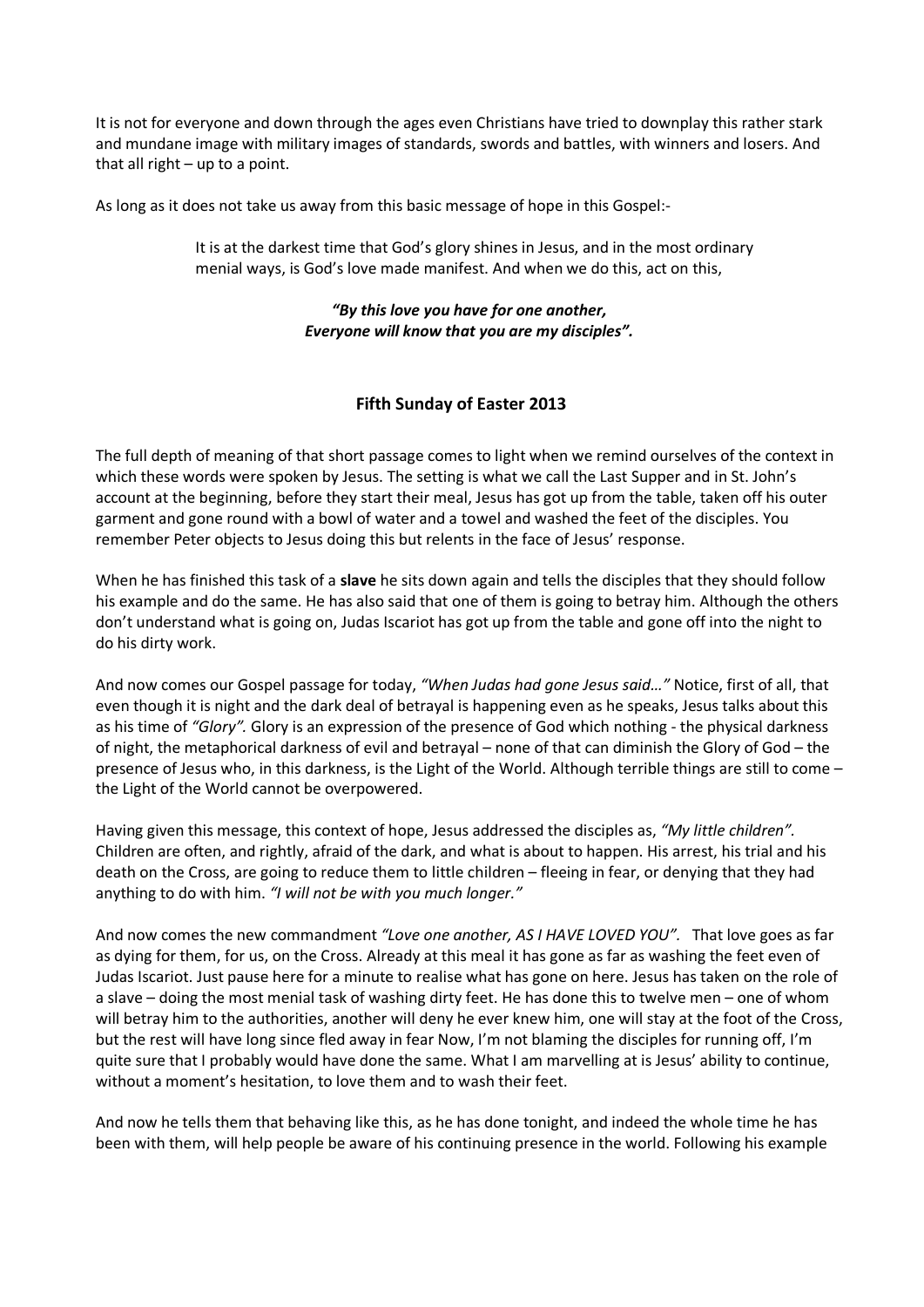will not only be a boost for the disciples, it will also help others to come to know what Jesus' message is about.

Even in the darkest of dark times – his example of love, whom lived by his disciples (by us) will show that evil will never triumph – love, life will always prevail.

# **The Sixth Sunday of Easter**

#### **Sixth Sunday of Easter 2004**

We are almost at the end of the Season of Easter – Ascension Day and Pentecost are looming – and we're also almost at the end of our Readings from that very strange Book of the Apocalypse. The New Jerusalem – the goal and salvation of all Christian people and especially for the anxious, demoralised and persecuted group for whom this was written, is described in all its splendour. But it had one huge difference from any other major city on the face of the earth at that time – there was no Temple, no place of worship. *"I saw that there was no temple in the city since the Lord God and the Lamb were themselves the temple."*

A Temple – like a Church – is a place of worship where people gather and can be helped to get in touch with God - but if God lives with them, there is no need of a Temple or a Church.

Churches, sacraments, priesthood etc. are necessary in this life because they help paint up and point towards God's presence in our lives – beyond this life they are superfluous because we are then with God.

Sometimes when I meet people who are not regular churchgoers, they get all embarrassed and try to justify whey it is that they are not regular attenders. I don't actually ask them about this, and it's certainly not me that they need to come to terms with on this. But one of the justifications you often get is that *"I don't believe you have to go to church to pray. I do it in all kinds of ways."* Well, fair enough – there's some truth in this, but it is not the only or most fruitful way of looking at things.

The other week I caught an episode of an American TV sitcom that I saw in the States three years ago. It was about a man **not** going to Mass when his wife and kids, his mother and father do. Confronted by his wife about why he didn't go, the reasons poured out, *"When I go I'm distracted. I'm thinking about my job. I feel as though I'm just going through the motions. I'm looking amongst the congregation and see someone sneeze and I think – I'm not going to offer them the Sign of Peace."* Then he gets the bit between his teeth *"Anyway I'm basically a good person. I try not to do anything wrong. I don't make fun of other people. I try to be nice. Why do I need to go to church?"* The response of the wife is cutting at this point, *"Well I'll tell you what. Next Sunday why don't you just stay around here and we'll get the rest of the church congregation come visit you since you're so good!"*

God **is** everywhere and in all things, and can be honoured and worshipped in all kinds of ways but unless we actually **do** the honouring and worshipping at **certain specific times** – we won't see the God present to us at **all** times (Sacramental Principle).

In the Gospel today Jesus talks about how the love of God and keeping of the commandments lead to the Father and Jesus

*"… we shall come to him and make our home with him."*

The closeness, the familiarity, the intimacy of this image of God's presence in our lives is striking. But like all relationships unless we give it some attention, some quality time, gradually it just withers away until one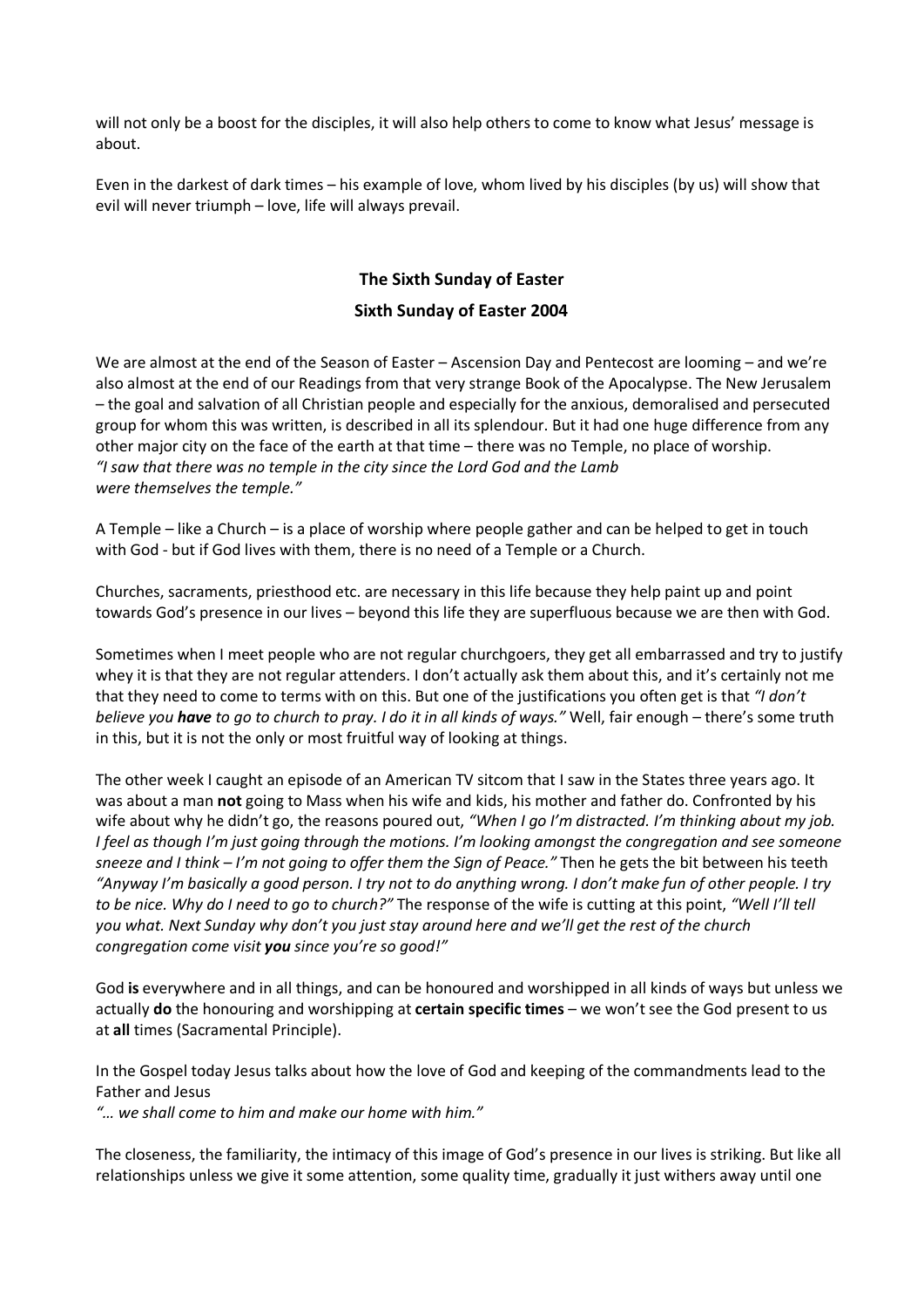day we just don't notice that we have become strangers and don't miss someone we thought central and essential in our lives.

God is present in all things and at all times, but unless we make the time and space to meet God at **some**  particular time and in some particular space on a regular basis (church, prayer, scripture reading) we just won't notice that presence.

## **Sixth Sunday of Easter 2010**

There is an important traditional phrase which comes to mind in the light of our Readings this weekend and of the current political situation. It is this – *"As Christians we are in the world, but not of the world."* What this means is that being **in the world** we have a direct interest in what goes on in the world around us – in politics, in all human affairs. At the same time not being **of the world** we can never be fully satisfied with things in **this** life. Our ultimate destiny lies elsewhere, but our means of getting there is here and now in this world.

The ultimate destiny of Christians is depicted by St. John in our Second Reading in one of the least disturbing of the visions in this Book of the Apocalypse. Written for a community of Christians undergoing terrible persecution he offers the hope of what he calls the New Jerusalem – a place where people can be secure and happy – at home with God and enjoying God's company face to face – without any distractions, beyond their current trials and tribulations.

In our Gospel Reading Jesus talks about a *"peace that the world cannot give"* – something that only God can give. Again, this reminds us that our ultimate destiny is not in this world. The fullness of the gift of peace lies in God, but it begins here. Jesus' words, his example of love, his gift of peace which has already began at least – all point to the need for Christian involvement in the world here and now.

Whether it is about respect for life, working for justice and peace in this country, or justice and peace in the world as a whole, this is an integral part of our Christian calling. The Bishops writing about the Common Good in the run-up to the Election, the on-going work of St. Cuthbert's Care, our schools, CAFOD, Justice and Peace groups, the S.V.P., right-to-life groups, involvement of individuals in political parties – all of this is our being **in** this world.

They are all attempts in different ways to give expression to the core values that Jesus lived and told his followers to carry on doing – love, peace, respect and so on. Right from the beginning the early Christian people struggled with how to share this message of Jesus with others. So, in our First Reading we find the early Church struggling with what to do about pagans / gentiles who want to embrace the Gospel. Did they have to become Jews and observe all the Jewish laws? No, they didn't. This a tremendous breakthrough and a difficult one for this young community to face. But they are **in** the world and have to face the problems and issues that being involved in the world throws up in every generation.

What Jesus offers in this situation is help and guidance from someone he calls the Advocate – the Holy Spirit – leading and guiding us on the way. And if ever we needed that Spirit guiding the Church and the body politics in this country and elsewhere, it is now. Helping us to **be** in the world, to find a just and hopeful way forward, but also to realise that we have a destiny beyond this world.